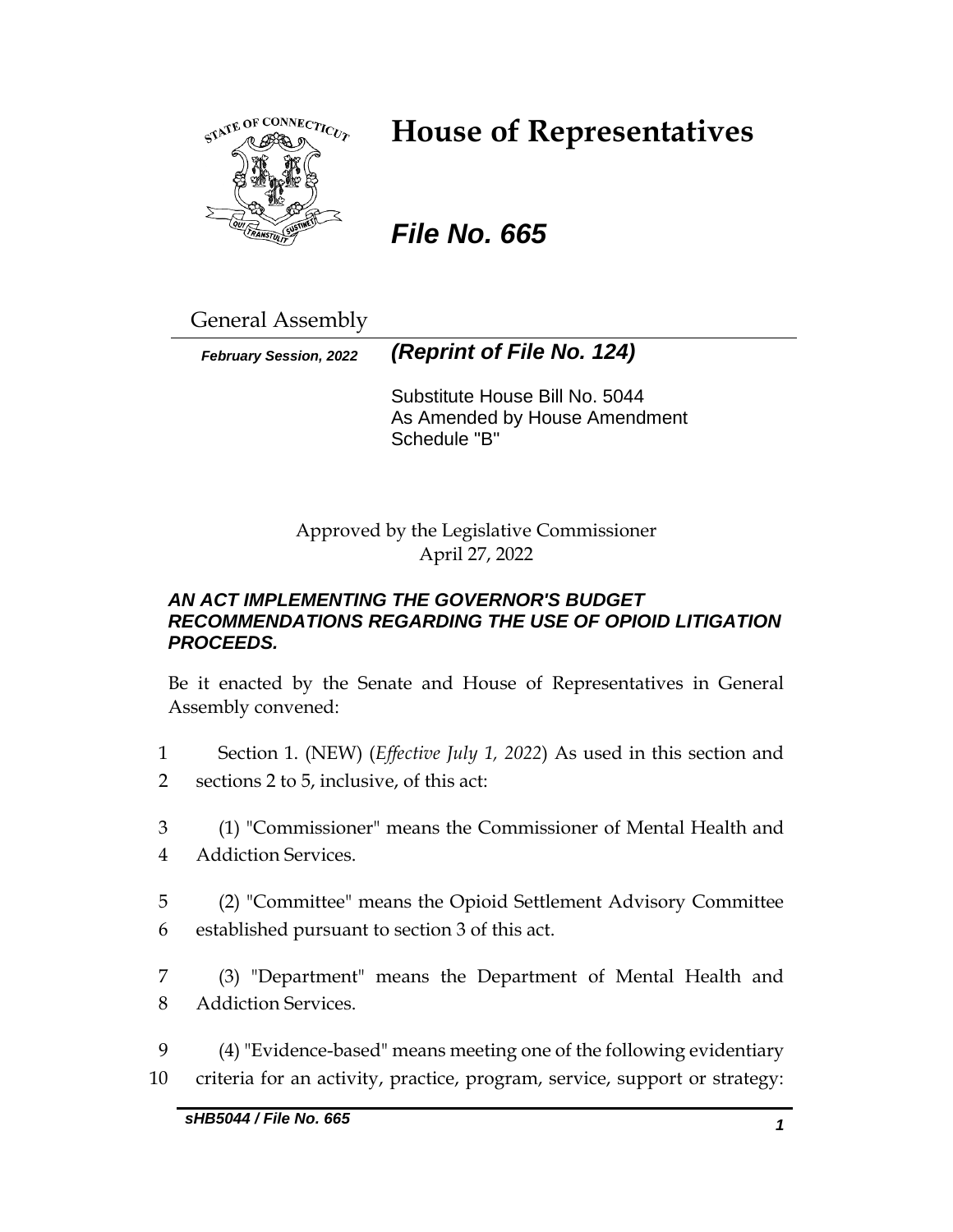(A) Meta-analyses or systematic reviews have found the activity, practice, program, service, support or strategy to be effective; (B) evidence from a scientifically rigorous experimental study, including, but not limited to, a randomized controlled trial, demonstrates the activity, practice, program, service, support or strategy is effective; or (C) multiple observational studies from locations in the United States indicate the activity, practice, program, service, support or strategy is effective. As used in this subdivision, "effective" means helping persons avoid the development and progression of substance use disorders or drug-related harms, reducing the adverse consequences of substance use among persons who use substances, or managing, slowing the progression of, or supporting recovery from a person's substance use disorder or co-occurring mental health disorder.

 (5) "Fund" means the Opioid Settlement Fund established pursuant to section 2 of this act.

 (6) "Harm reduction" means a reduction of, or attempt to reduce, the adverse consequences of substance use, including, but not limited to, by addressing the substance use and conditions that give rise to such substance use. "Harm reduction" includes, but is not limited to, syringe service programs, naloxone distribution and public awareness campaigns about Good Samaritan laws.

 (7) "Infrastructure" means the resources, including, but not limited to, personnel, buildings and equipment, required for an agency of the state, municipality, other government entity or nonprofit organization to provide substance use disorder prevention, treatment, recovery and harm reduction programs, services, supports and resources.

 (8) "Prevention" means efforts to avoid the development and progression of substance use disorders and drug-related harms.

 (9) "Recovery" means an active process of continual growth that addresses the biological, psychological, social and spiritual disturbances inherent in addiction.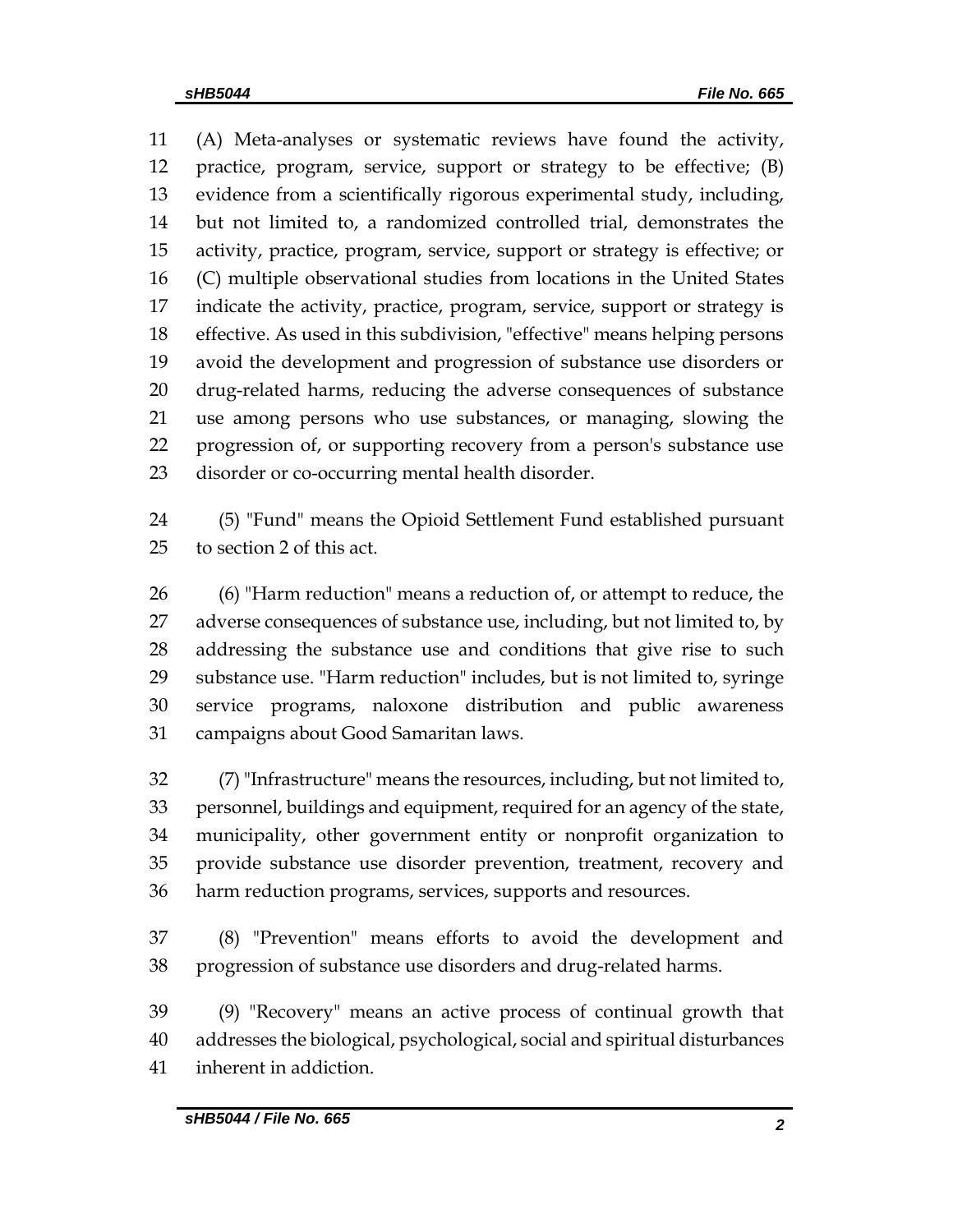(10) "Substance use disorder" means a pattern of use of alcohol or other substances that meets the applicable diagnostic criteria delineated in the most recent edition of the American Psychiatric Association's Diagnostic and Statistical Manual of Mental Disorders.

 (11) "Treatment" means a service to intervene upon, care for, manage, slow progression of or support recovery from a substance use disorder or co-occurring mental health disorder. "Treatment" includes, but is not limited to, an individualized service to address a person's medical needs, including, screening for and diagnosing of substance use disorders and co-occurring mental or physical health disorders and pharmacological and nonpharmacological therapeutic interventions.

 Sec. 2. (NEW) (*Effective July 1, 2022*) (a) There is established an Opioid Settlement Fund which shall be a separate nonlapsing fund administered by the committee.

 (b) Any moneys intended to address opioid use, related disorders or the impact of the opioid epidemic that are received by the state from any judgment, consent decree or settlement paid by any defendant, which is finalized on or after July 1, 2021, related to the production, distribution, dispensing and other activities related to opioids shall be deposited into the fund. Moneys remaining in the fund at the end of a fiscal year shall not revert to the General Fund.

 (c) Notwithstanding any provision of subsection (b) of this section, if the commissioner and the Attorney General certify that the purposes of such judgment, consent decree or settlement are inconsistent with the intent of the provisions of this section and sections 3 to 5, inclusive, of this act, the commissioner and Attorney General (1) shall report in writing to the committee such certification, including any identification by the commissioner and Attorney General of an alternate fund or account and explanation of the reasons for depositing such moneys in such alternate fund or account, and (2) may deposit such moneys into such alternate fund or account. The commissioner and Attorney General shall jointly report, in accordance with the provisions of section 11-4a of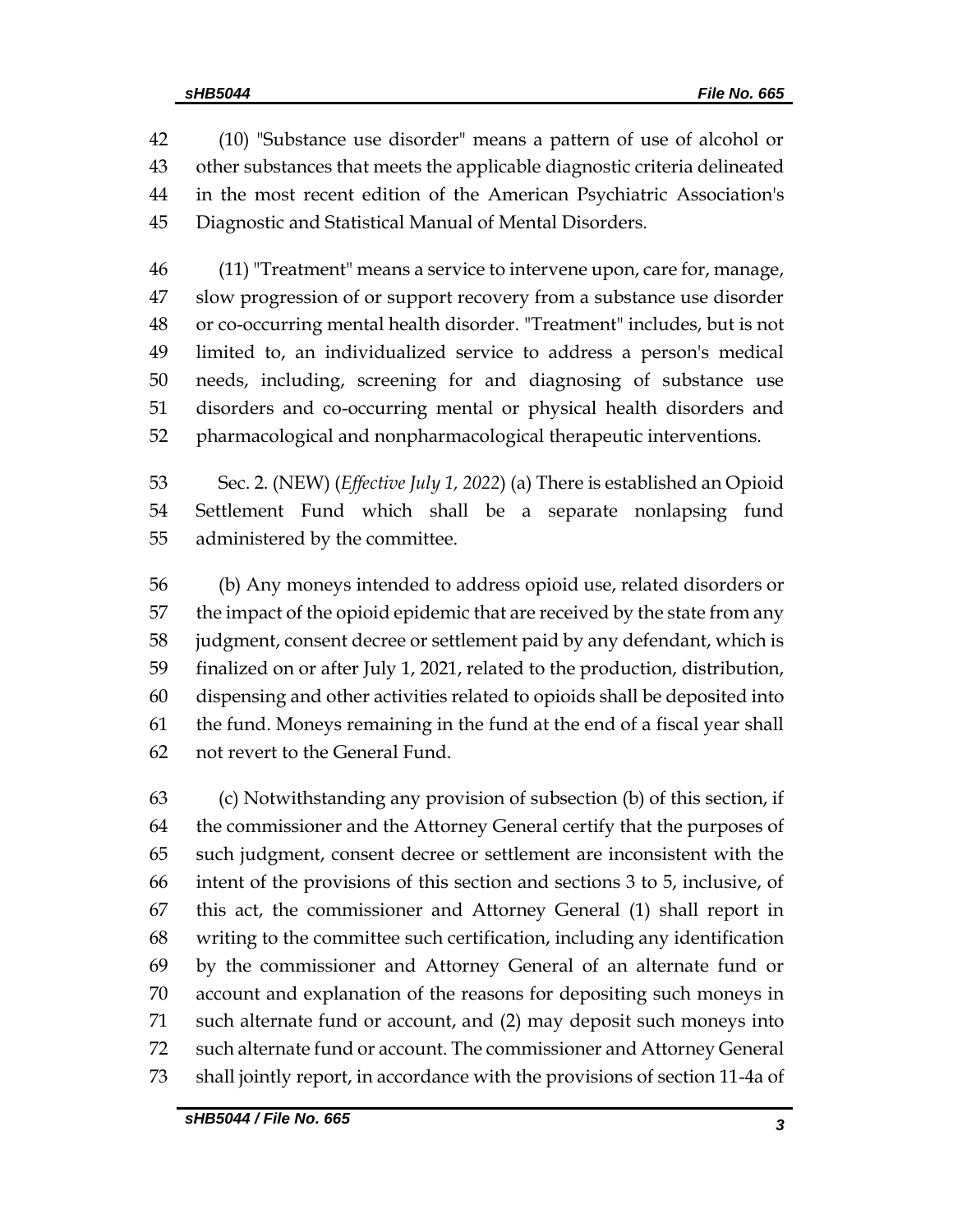the general statutes, to the joint standing committee of the General Assembly having cognizance of matters relating to public health regarding the intended use of such moneys in such alternate fund or account prior to allocating such moneys for other purposes. (d) Beginning on December 31, 2022, and annually thereafter, the State Treasurer shall report the following to the committee: (1) An inventory of fund investments as of the most recent fiscal year; and (2) The net income earned by the fund in the most recent fiscal year. (e) Moneys in the fund shall be spent only for the following substance use disorder abatement purposes, in accordance with the controlling

 judgment, consent decree or settlement, as confirmed by the Attorney General's review of such judgment, consent decree or settlement and upon the approval of the committee and the Secretary of the Office of Policy and Management:

 (1) State-wide, regional or community substance use disorder needs assessments to identify structural gaps and needs to inform expenditures from the fund;

 (2) Infrastructure required for evidence-based substance use disorder prevention, treatment, recovery or harm reduction programs, services and supports;

 (3) Programs, services, supports and resources for evidence-based substance use disorder prevention, treatment, recovery or harm reduction;

*sHB5044 / File No. 665 4* (4) Evidence-informed substance use disorder prevention, treatment, recovery or harm reduction pilot programs or demonstration studies that are not evidence-based, but are approved by the committee as an appropriate use of moneys for a limited period of time as specified by the committee, provided the committee shall assess whether the evidence supports funding such programs or studies or whether it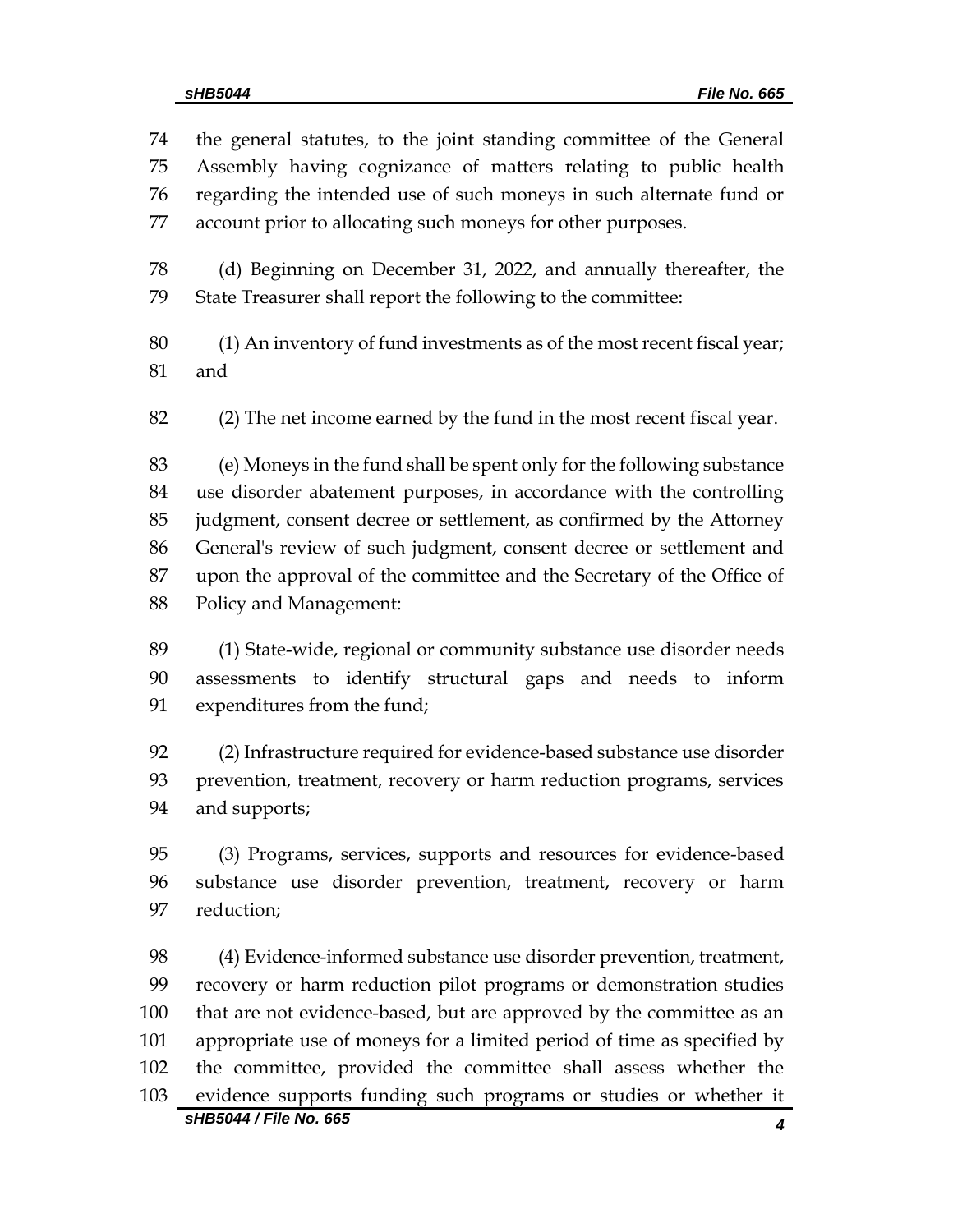provides a basis for funding such programs or studies with an expectation of creating an evidence base for such programs and studies;

 (5) Evaluation of effectiveness and outcomes reporting for substance use disorder abatement infrastructure, programs, services, supports and resources for which moneys from the fund have been disbursed, including, but not limited to, impact on access to harm reduction services or treatment for substance use disorders or reduction in drug-related mortality;

 (6) One or more publicly available data interfaces managed by the commissioner to aggregate, track and report data on (A) substance use disorders, overdoses and drug-related harms, (B) spending recommendations, plans and reports, and (C) outcomes of programs, services, supports and resources for which moneys from the fund were disbursed;

 (7) Research on opioid abatement, including, but not limited to, development of evidence-based treatment, barriers to treatment, nonopioid treatment of chronic pain and harm reduction, supply-side enforcement;

 (8) Documented expenses incurred in administering and staffing the fund and the committee, and expenses, including, but not limited to, legal fees, incurred by the state or any municipality in securing settlement proceeds, deposited in the fund as permitted by the controlling judgment, consent decree or settlement;

 (9) Documented expenses associated with managing, investing and disbursing moneys in the fund; and

 (10) Documented expenses, including legal fees, incurred by the state or any municipality in securing settlement proceeds deposited in the fund to the extent such expenses are not otherwise reimbursed pursuant to a fee agreement provided for by the controlling judgment, consent decree or settlement.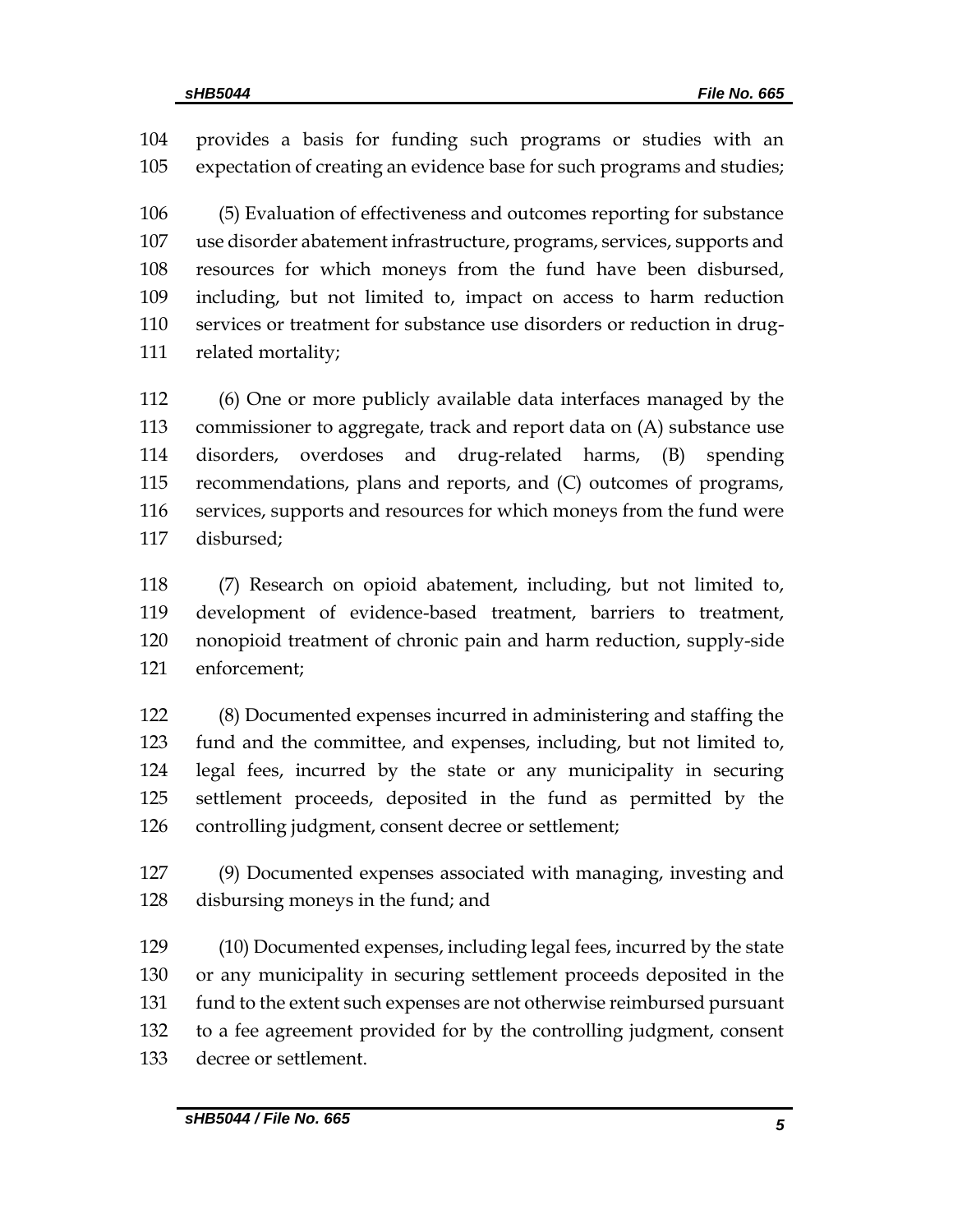(f) (1) For purposes of this section, the fund balance shall be determined by the State Treasurer as of July first, annually.

 (2) Except as permitted by subdivision (8) of subsection (e) of this section, or unless otherwise required by court order to refund to the federal government a portion of the proceeds, moneys in the fund shall be used for prospective purposes and shall not be used to reimburse expenditures incurred prior to July 1, 2022.

 (3) Proceeds derived from any state settlement of claims against a defendant shall be allocated and disbursed only to those municipalities 143 that execute an agreement to participate in such settlement and adhere to the terms of such agreement, provided the allocation or disbursement of such settlement proceeds for the benefit of persons within municipalities that do not execute an agreement to participate in such settlement or do not adhere to the terms of such agreement shall not be precluded or limited.

 (4) Governmental and nonprofit nongovernmental entities shall be eligible to receive moneys from the fund for programs, services, supports and resources for prevention, treatment, recovery and harm reduction.

 (5) Subject to the provisions of subdivision (6) of this subsection, fund disbursements shall be made by the commissioner upon approval of the committee. The commissioner shall not make or refuse to make any disbursement allowable under this subsection without the approval of the committee. The commissioner shall adhere to the committee's decisions regarding disbursement of moneys from the fund, provided such disbursement is a permissible expenditure under this section. The commissioner's role in the distribution of moneys after the distribution has been approved by the committee and after the review and approval required under subsection (e) of this section shall be ministerial and shall not be discretionary.

 (6) Moneys expended from the fund for the purposes set forth in subsection (d) of this section shall be supplemental to, and shall not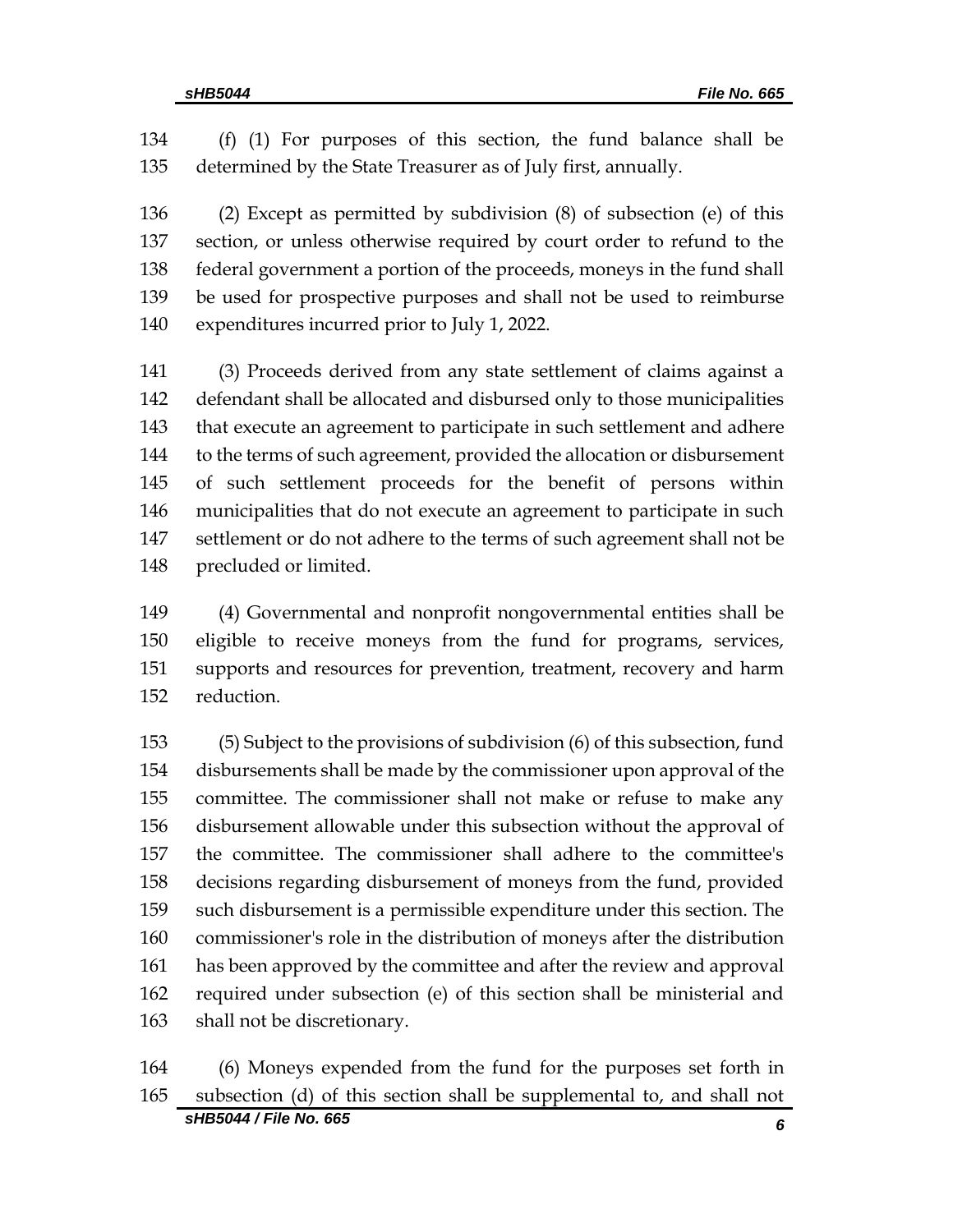supplant or take the place of, any other funds, including, but not limited to, insurance benefits or local, state or federal funding, that would otherwise have been expended for such purposes. The commissioner shall not disburse moneys from the fund during any fiscal year unless the Secretary of the Office of Policy and Management transmits to the committee a letter verifying that funds appropriated and allocated in such fiscal year's budget for substance use disorder abatement infrastructure, programs, services, supports and resources for prevention, treatment, recovery and harm reduction are in an amount not less than the sum of the funds for such purposes appropriated and allocated in the previous fiscal year's budget. As used in this subdivision, "supplemental" means additional funding, consistent with the provisions of this section, for substance use disorder abatement infrastructure or a substance use disorder abatement program, service, support or resource to ensure that funding in the current fiscal year exceeds the sum of federal, state, and local funds allocated in the previous fiscal year for such substance use disorder abatement infrastructure, program, service, support or resource.

 Sec. 3. (NEW) (*Effective July 1, 2022*) (a) There is established an Opioid Settlement Advisory Committee to ensure (1) that proceeds received by the state pursuant to section 2 of this act are allocated and spent on substance use disorder abatement infrastructure, programs, services, supports and resources for prevention, treatment, recovery and harm reduction, and (2) robust public involvement, accountability and transparency in allocating and accounting for the moneys in the fund.

(b) The committee shall consist of the following members:

 (1) The Secretary of the Office of Policy and Management, or the secretary's designee;

(2) The Attorney General, or the Attorney General's designee;

(3) The Commissioners of Children and Families, Mental Health and

Addiction Services and Public Health, or said commissioners' designees,

who shall serve as ex-officio members;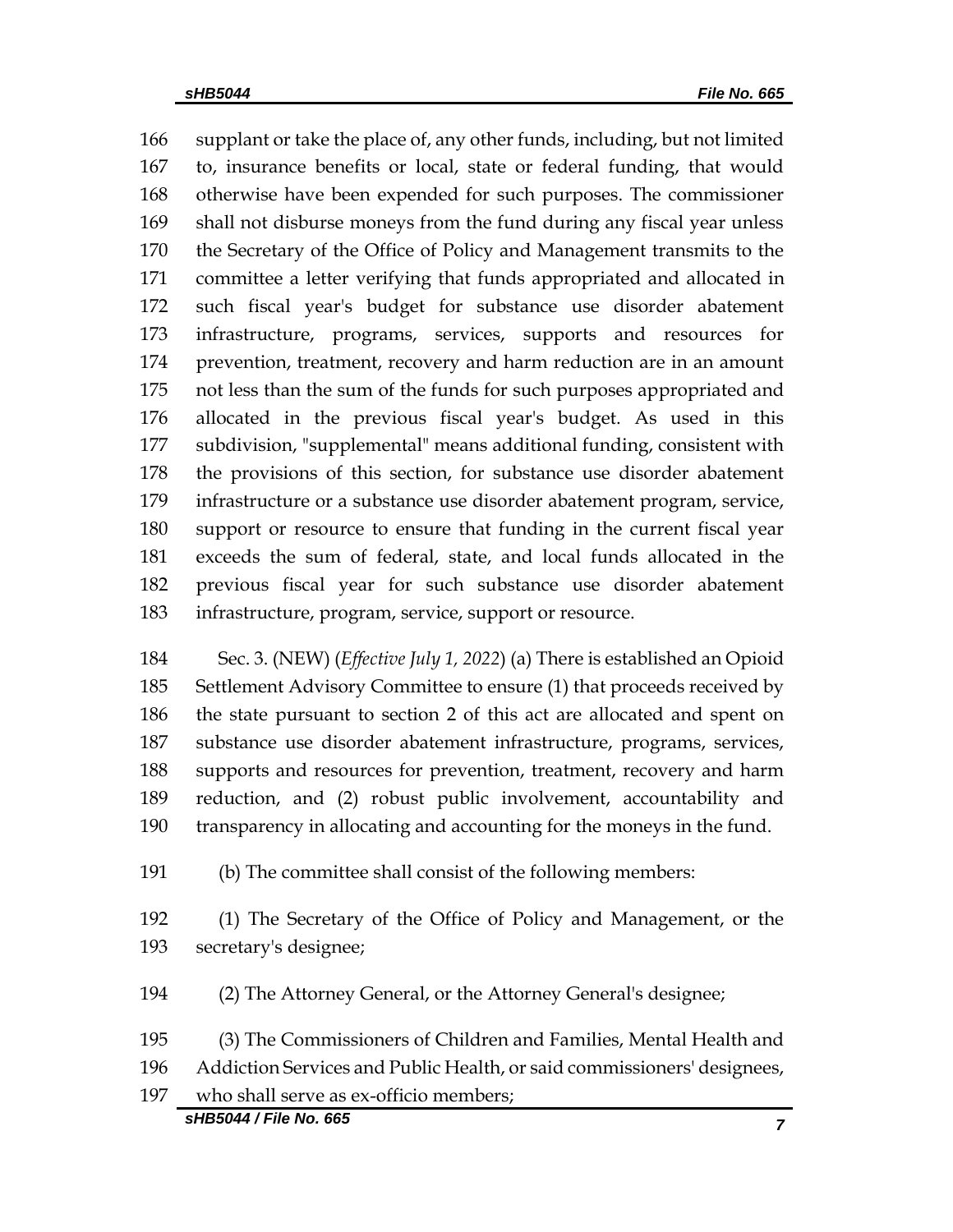(4) The president pro tempore of the Senate, the speaker of the House of Representatives, the majority leaders of the Senate and House of Representatives, the minority leaders of the Senate and House of Representatives, the Senate and House chairpersons of the joint standing committee of the General Assembly having cognizance of matters relating to appropriations and the budgets of state agencies, or their designees, provided such persons have experience living with a substance or disorder or are the family member of a person who has experience living with a substance use disorder;

 (5) Seventeen individuals representing municipalities, who shall be appointed by the Governor;

 (6) The executive director of the Commission on Racial Equity in Public Health, or a representative of the commission designated by the executive director; and

 (7) Six individuals appointed by the commissioner as follows: (A) A provider of community-based substance use treatment services for adults, who shall be a nonvoting member; (B) a provider of community- based substance use treatment services for adolescents, who shall be a nonvoting member; (C) an addiction medicine licensed health care 217 professional with prescribing ability, who shall be a nonvoting member; and (D) three individuals with experience living with a substance use disorder or family members of an individual with experience living with a substance use disorder.

 (c) The commissioner shall be co-chairperson of the committee. The speaker of the House of Representatives and the president pro tempore 223 of the Senate shall appoint a co-chairperson from among the individuals representing municipalities appointed pursuant to subdivision (5) of subsection (b) of this section. The co-chairpersons of the committee shall be nonvoting members.

 (d) Notwithstanding any other provision of the general statutes, it shall not be a conflict of interest for a trustee, director, officer or employee of an organization, or for any person having a financial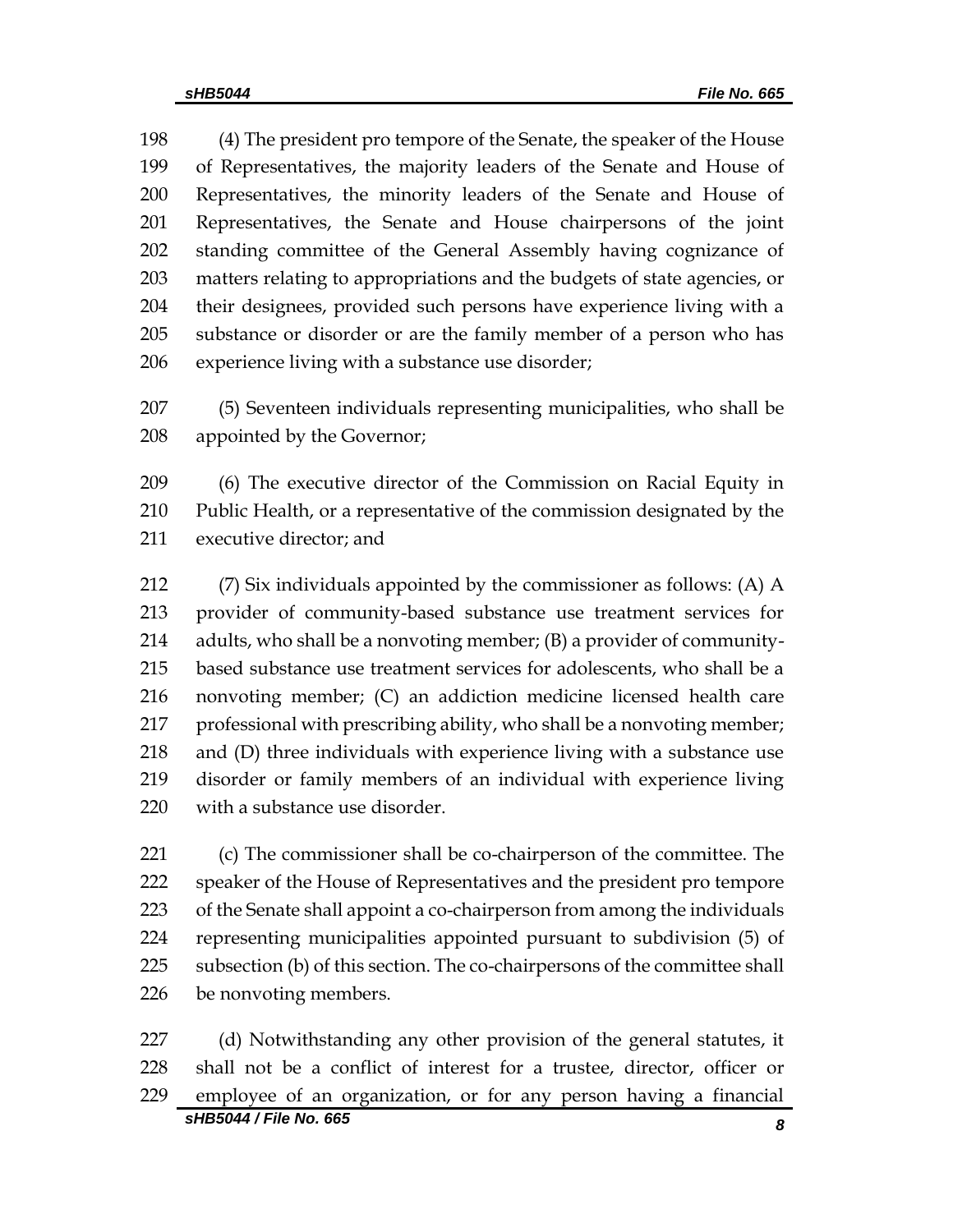interest in such organization, to serve as a member of the committee, provided such trustee, director, officer, employee or person shall disclose such position or interest to all other members of the committee and abstain from deliberation, action and vote by the committee under this section that specifically concerns the organization of which such member is a trustee, director, officer or employee, or in which such member has a financial interest.

 (e) All initial appointments to the committee shall be made not later 238 than October 1, 2022. Each member of the committee, other than the ex- officio members, shall serve for a term of two years, shall serve no more than two consecutive terms and may serve until a successor is appointed, except that in the event of any vacancy, the appointing authority shall fill such vacancy for the unexpired portion of such term. Any member of the committee may be removed by the appointing authority for misfeasance, malfeasance or wilful neglect of duty.

(f) The committee shall have the following duties and powers:

 (1) Recommend and approve policies and procedures for administration of the committee and criteria for the application, awarding and disbursement of moneys from the fund, to be used for the purposes set forth in section 2 of this act;

 (2) Recommend and approve goals, objectives, rationales for such goals and objectives, sustainability plans and performance indicators relating to: (A) Substance use disorder prevention, treatment, recovery and harm reduction efforts, including, but not limited to, methods of engaging persons who utilize harm reduction services in treatment and recovery; (B) reducing disparities in access to prevention, treatment, recovery and harm reduction programs, services, supports and resources; and (C) improving health outcomes in traditionally underserved populations, including, but not limited to, persons who live in rural or tribal communities, are members of racial or ethnic minorities or were formerly incarcerated; and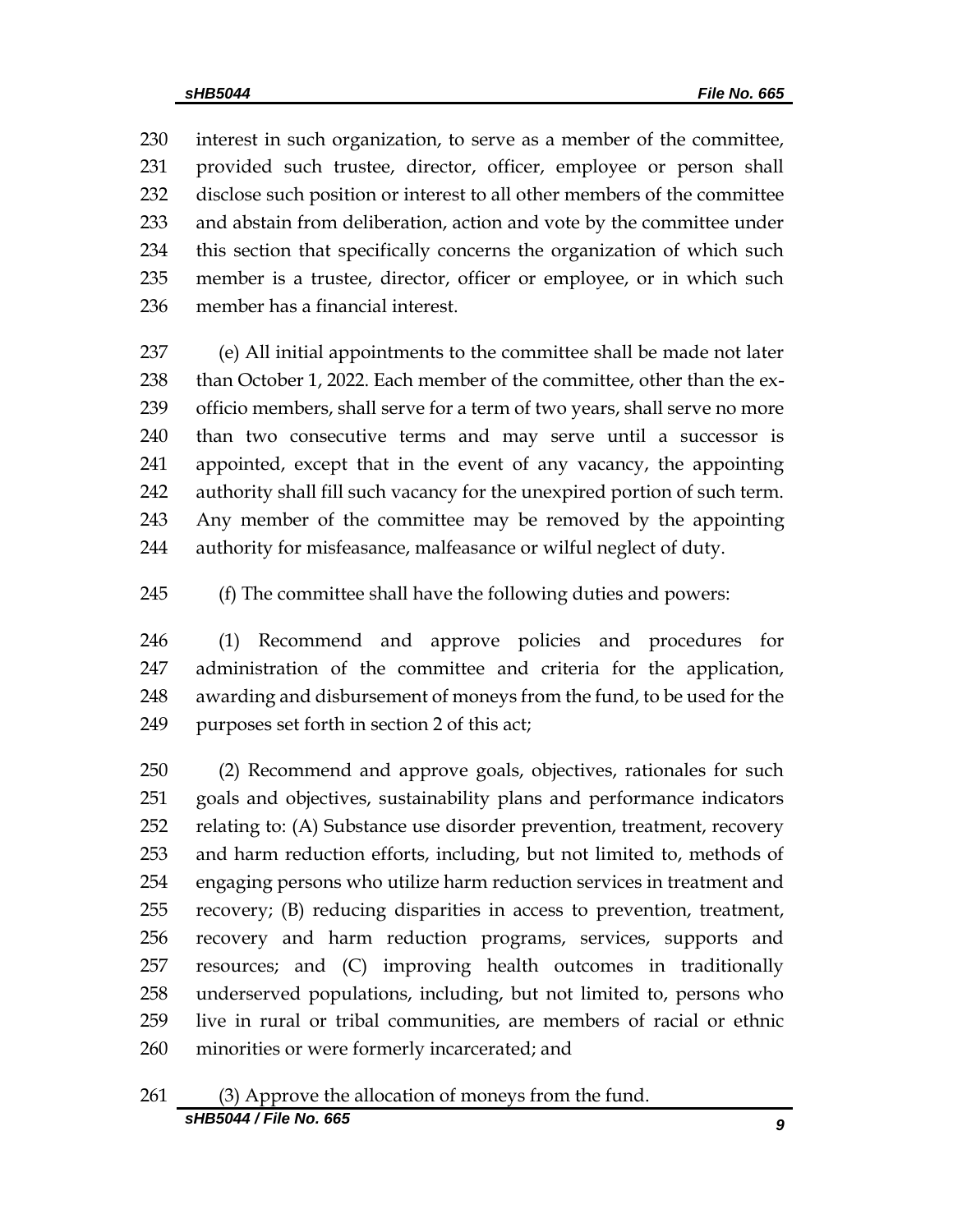(g) Notwithstanding the provisions of section 2-5 of the general statutes, the department shall:

 (1) Employ a full-time manager of the committee and provide public health research and policy expertise, support staff, facilities, technical assistance and other resources to (A) assist the manager of the committee in planning and supporting the functions of the committee, including ensuring that proceeds received by this state pursuant to section 2 of this act are allocated and spent on substance use disorder abatement infrastructure, programs, services, supports, and resources for prevention, treatment, recovery and harm reduction, and (B) ensure robust public involvement, accountability and transparency in allocating and accounting for the moneys in the fund;

 (2) Utilize, where feasible, appropriations from the General Fund and existing infrastructure, programs, services, supports or other resources to address substance use disorders, overdoses and drug-related harms;

 (3) Prepare for review and approval by the committee of the department's goals, objectives, rationales for such goals and objectives, sustainability plans and performance indicators relating to (A) substance use disorder prevention, treatment, recovery and harm reduction efforts, including, but not limited to, methods of engaging persons who utilize harm reduction services in treatment and recovery, and (B) reducing disparities in access to prevention, treatment, recovery and harm reduction programs, services, supports and resources;

 (4) Evaluate applications and make recommendations to the committee for the awarding of contracts and disbursements of moneys from the fund exclusively for permissible expenditures set forth in section 2 of this act;

 (5) Upon receipt of final approval by the committee, disburse moneys from the fund exclusively for permissible expenditures set forth in section 2 of this act;

(6) Approve suspensions of allocations of moneys from the fund to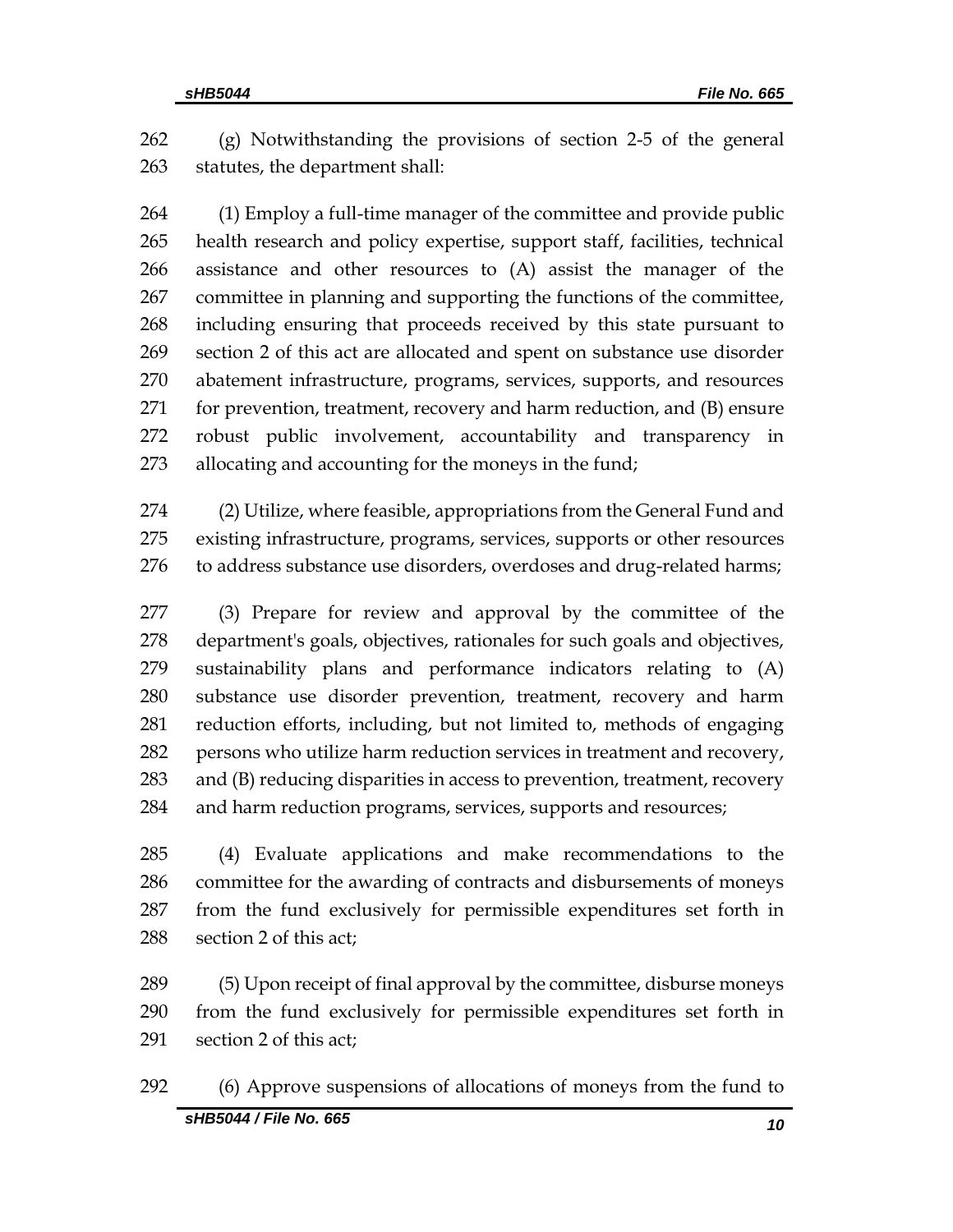recipients found by the committee or commissioner to (A) be substantially out of compliance with applicable contracts, policies, procedures, rules, regulations or state or federal law, or (B) have used such awards for a purpose other than an approved purpose, provided the committee may resume approval of such allocations once the committee has determined the recipient has adequately remedied the cause of such suspension;

 (7) Maintain oversight over the expenditure of moneys from the fund to ensure moneys are used exclusively for the purposes set forth in section 2 of this act, including, but not limited to, implementing procedures for evaluating the effectiveness of the infrastructure, programs, services, supports or resources that are funded pursuant to said section; and

 (8) Implement and publish on the department's Internet web site policies and procedures for administration of the committee and for the application, awarding and disbursement of moneys from the fund, to be used for the purposes set forth in section 2 of this act.

 (h) On or before October 1, 2023, and annually thereafter, recipients of moneys from the fund shall file with the committee an annual report for the prior fiscal year detailing the effectiveness of infrastructure, programs, services, supports or resources that were funded, including, but not limited to, the following:

 (1) A description of how the recipient used the moneys for their intended purposes;

 (2) The number of individuals served, delineated by race, age, gender and any other relevant demographic factor, which shall be reported in a deidentified manner;

 (3) A specific analysis of whether the infrastructure, program, service, support or resources reduced mortality or improved prevention, treatment, harm reduction or recovery outcomes; and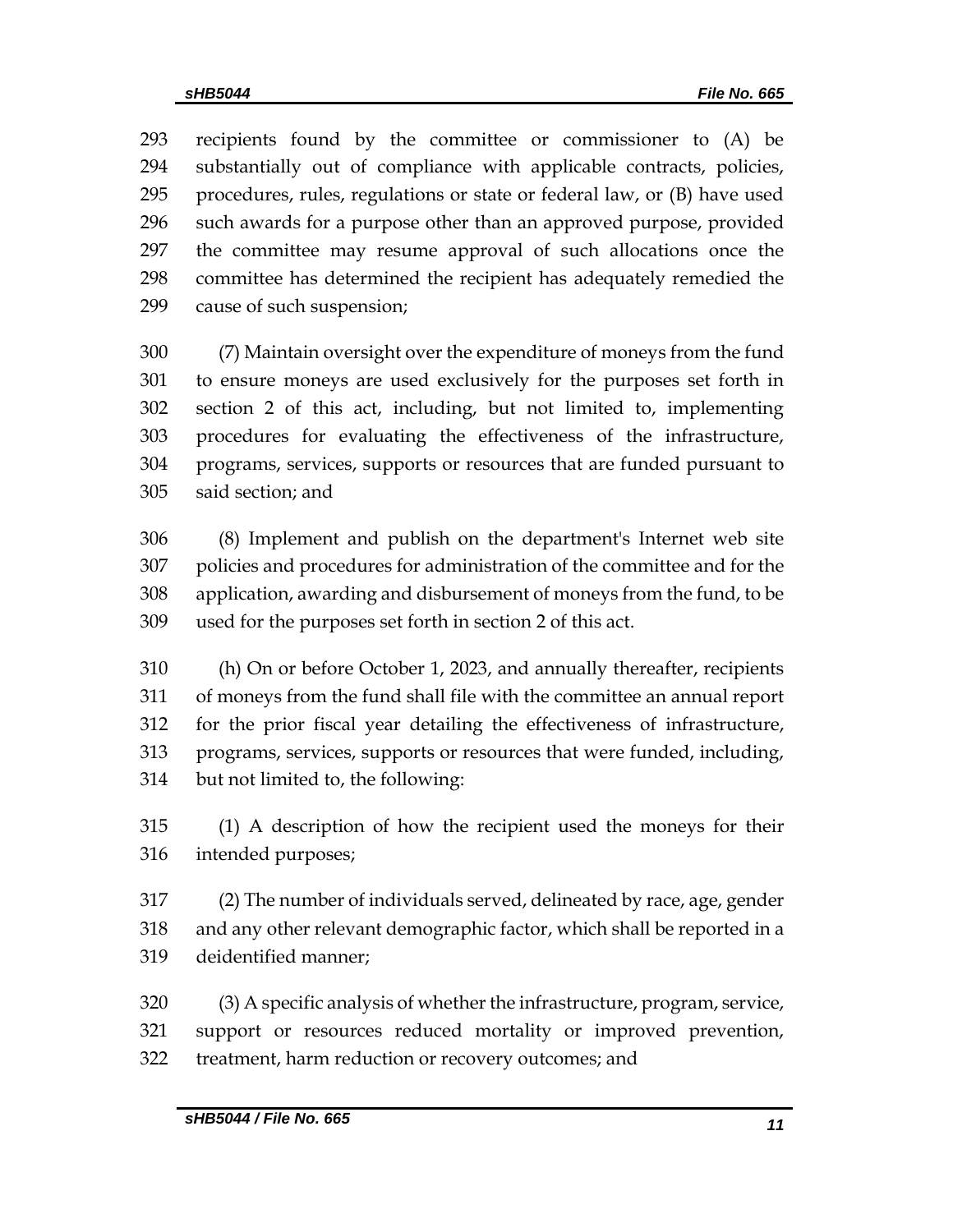(4) If a plan to ensure the sustainability of the infrastructure, program, service, support or resources funded exists, a summary of such plan.

 (i) The committee shall hold quarterly public meetings. A meeting may be called by the chairperson or by a majority of the committee's members. Members may attend meetings in person, remotely by audiovisual means or, upon approval by the chairperson, by audio-only means. For each meeting of the committee, a majority of the voting members shall constitute a quorum for the transaction of business. If there is a quorum, then all actions of the committee shall be taken by an affirmative vote of a majority of the members present at the meeting. Each voting member shall have one vote. The committee shall terminate when all moneys received pursuant to section 2 of this act have been received and disbursed unless the Attorney General certifies that additional moneys are anticipated.

 (j) The department shall create and maintain an Internet web site where the committee shall publish (1) meeting minutes, including, but not limited to, records of all votes to approve expenditures of moneys from the fund, (2) recipient agreements and reports required under subsection (h) of this section, (3) policies and procedures approved by the committee, and (4) the committee's annual reports.

 Sec. 4. (NEW) (*Effective July 1, 2022*) The department shall disburse moneys from the fund in a manner consistent with the limitations on uses of litigation proceeds set forth in any controlling court order. If a controlling court order permits expenditures other than or in excess of expenditures authorized under section 2 of this act, the department shall adhere to the limitations on use of moneys set forth in section 2 of this act. If the provisions of section 2 of this act permit expenditures other than or in excess of those authorized in a controlling court order, the department shall adhere to the limitations on use of moneys set forth in the court order.

 Sec. 5. (NEW) (*Effective July 1, 2022*) (a) Not later than January 15, 2023, and annually thereafter, the committee shall report, in accordance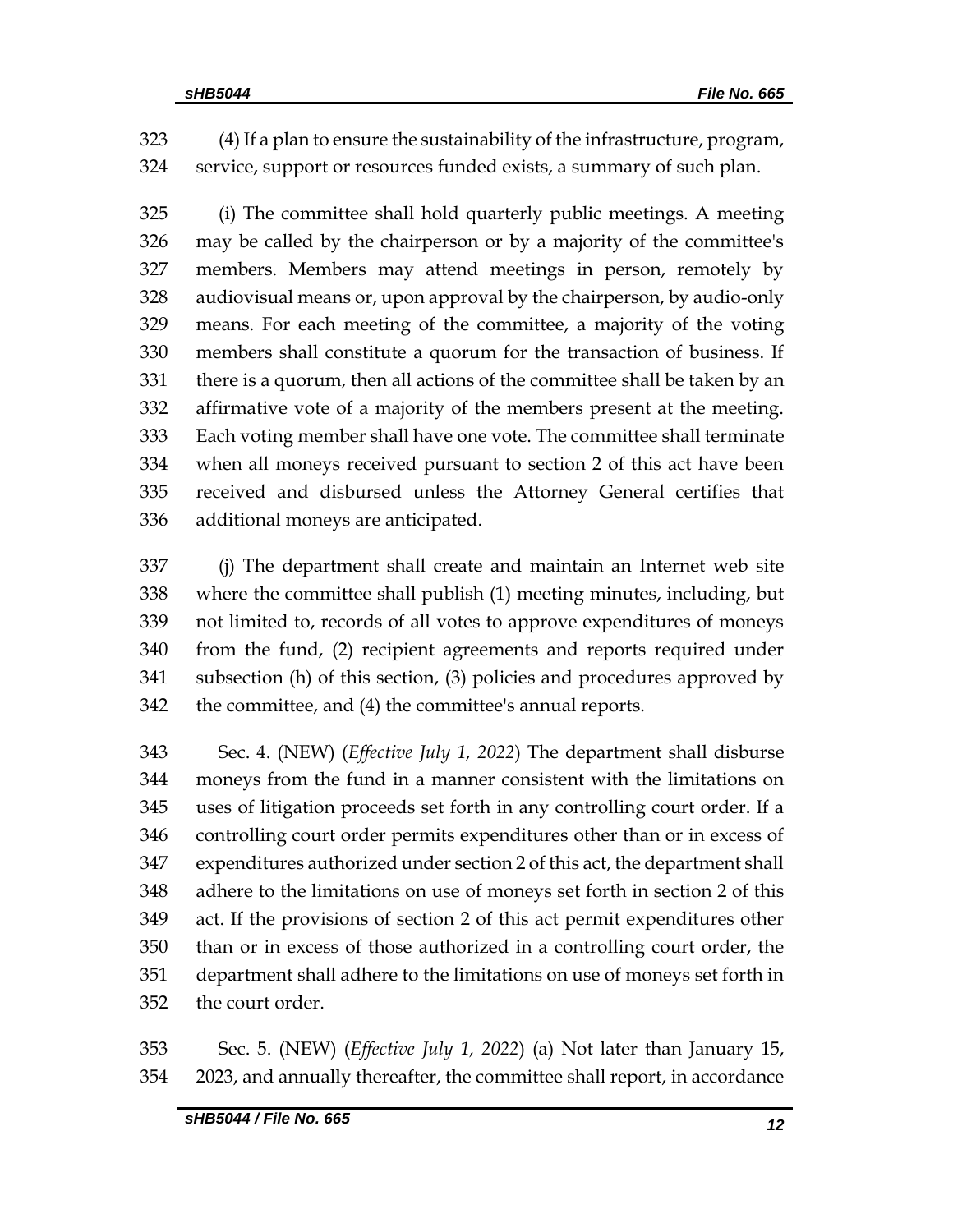with the provisions of section 11-4a of the general statutes, to the joint standing committees of the General Assembly having cognizance of matters relating to public health and appropriations and the budgets of state agencies, on the activities carried out by the committee pursuant to sections 2 to 4, inclusive, of this act, including, but not limited to, the following:

 (1) The opening and closing balance of the fund for the most recent fiscal year;

(2) An accounting of all credits to, and expenditures from, the fund;

 (3) An inventory of fund investments as of the most recent fiscal year and the net income the fund earned for the most recent fiscal year as determined by the State Treasurer pursuant to section 2 of this act;

 (4) The name and a description of each recipient of moneys from the fund, and the amount awarded to such recipient;

 (5) A description of each award's intended use, including, but not limited to, the (A) specific program, service or resource funded, (B) population served, and (C) measures that the recipient will use to assess the impact of the award;

 (6) The primary criteria used to determine each recipient and its respective award amount;

 (7) A summary of information included in the recipient report required under subsection (h) of section 3 of this act;

 (8) All applications for an award of moneys from the fund received during the most recent fiscal year;

 (9) A description of any finding or concern as to whether all moneys disbursed from the fund, other than expenses authorized under section 2 of this act, supplemented, and did not supplant or replace, any existing or future local, state or federal government funding;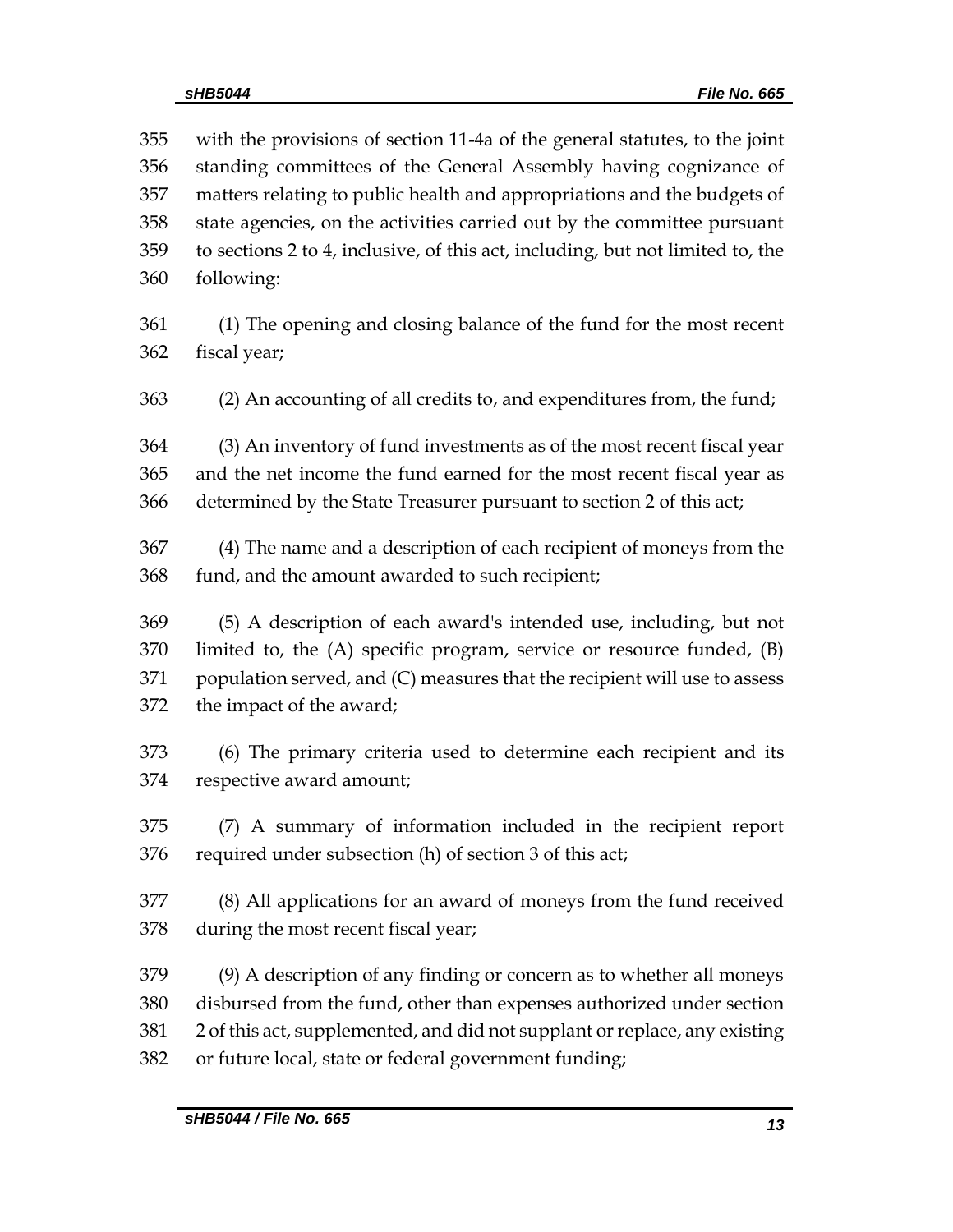(10) The performance indicators and progress toward achieving the goals and objectives developed pursuant to section 3 of this act, including, but not limited to, metrics on improving outcomes and reducing mortality and other harms related to substance use disorders;

 (11) The dollar amount and the percentage of the fund balance incurred for expenses of administering and staffing the fund and the committee during the most recent fiscal year;

 (12) The dollar amount and the percentage of the fund balance incurred for expenses associated with managing, investing and disbursing moneys in the fund during the most recent fiscal year; and

 (13) An explanation of any funds certified by the commissioner and Attorney General pursuant to section 2 of this act as being inconsistent with the intent of this section and sections 2 to 4, inclusive, of this act and the account or fund where such funds were deposited.

 (b) The commissioner shall post the report required under subsection (a) of this section on the department's Internet web site.

 Sec. 6. (NEW) (*Effective July 1, 2022*) Nothing in sections 1 to 5, inclusive, of this act shall preclude the funding of a trust for direct support and services for survivors and victims of the opioid epidemic and the family members of such survivors and victims who have been directly impacted by such epidemic, pursuant to the settlement agreement dated March 11, 2022, between the Nine, identified in such settlement agreement as eight states, including this state, and the District of Columbia, and the Sackler parties.

| This act shall take effect as follows and shall amend the following |                     |             |  |  |  |  |  |
|---------------------------------------------------------------------|---------------------|-------------|--|--|--|--|--|
| sections:                                                           |                     |             |  |  |  |  |  |
|                                                                     |                     |             |  |  |  |  |  |
| Section 1                                                           | <i>July 1, 2022</i> | New section |  |  |  |  |  |
| Sec. 2                                                              | July 1, 2022        | New section |  |  |  |  |  |
| Sec. 3                                                              | July 1, 2022        | New section |  |  |  |  |  |
| Sec. 4                                                              | July 1, 2022        | New section |  |  |  |  |  |
| Sec. 5                                                              | <i>July 1, 2022</i> | New section |  |  |  |  |  |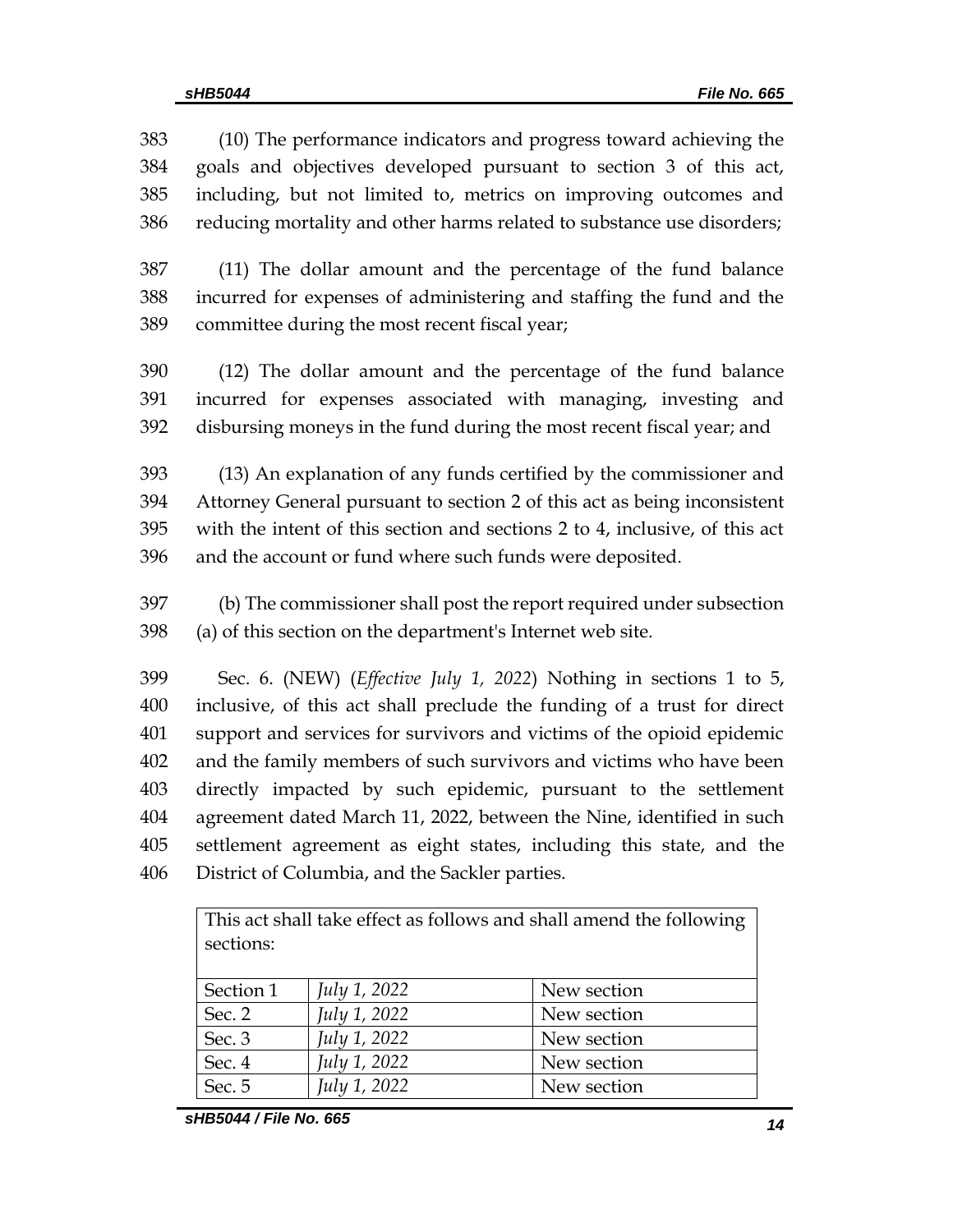| Sec. | າ∩າາ<br>lulu<br>UZZ | New section |
|------|---------------------|-------------|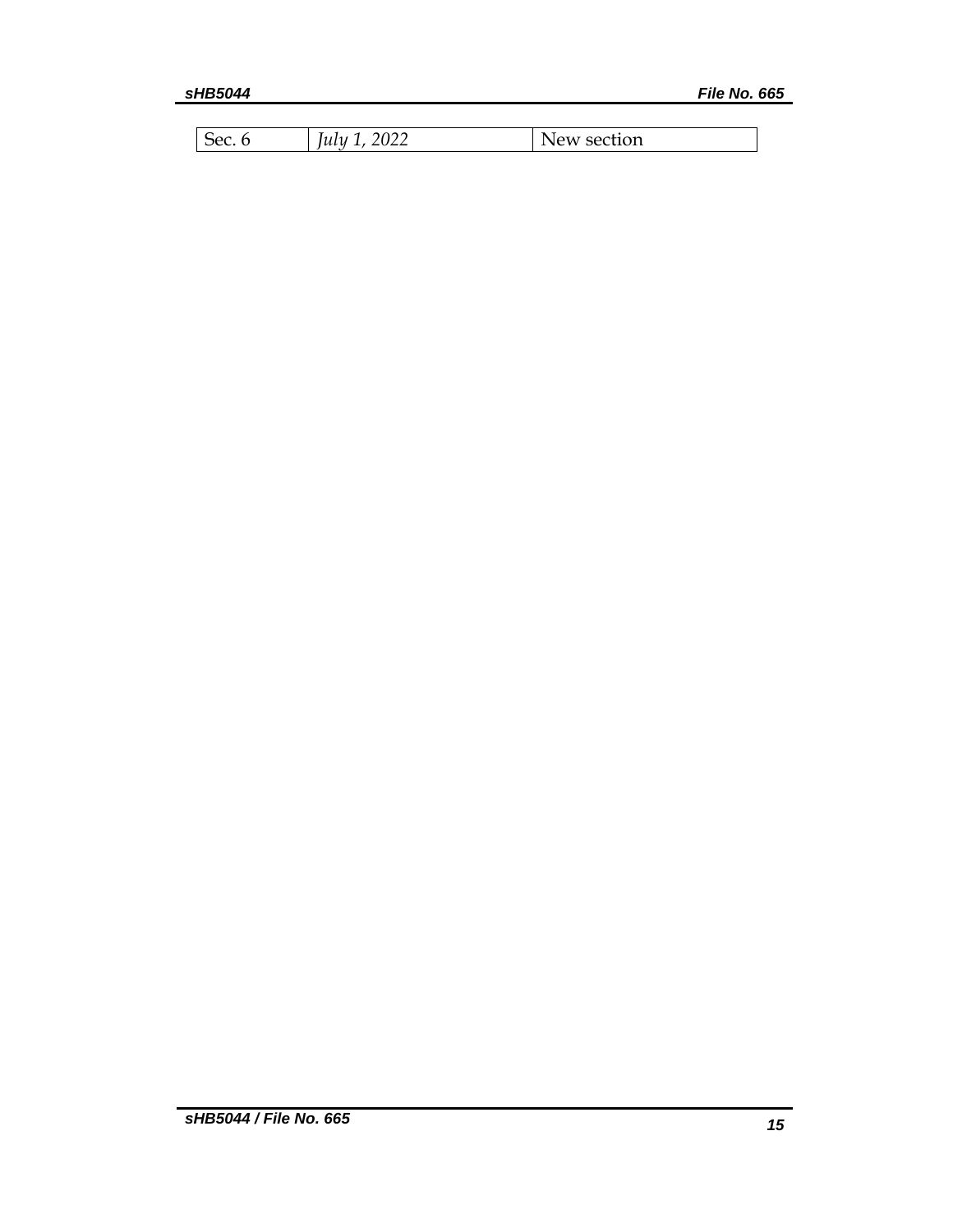*The following Fiscal Impact Statement and Bill Analysis are prepared for the benefit of the members of the General Assembly, solely for purposes of information, summarization and explanation and do not represent the intent of the General Assembly or either chamber thereof for any purpose. In general,*  fiscal impacts are based upon a variety of informational sources, including the analyst's professional *knowledge. Whenever applicable, agency data is consulted as part of the analysis, however final products do not necessarily reflect an assessment from any specific department.*

### *OFA Fiscal Note*

*State Impact:* See Below

#### *Municipal Impact:* Below

### *Explanation*

The bill establishes the Opioid Settlement Fund, a separate nonlapsing fund, as a mechanism for the state to receive opioid litigation proceeds finalized after 7/1/21. Expenses made from the fund must be used prospectively and only for specified substance use disorder abatement purposes.

The bill results in a cost to the Department of Mental Health and Addiction Services (DMHAS) of at least \$250,000 associated with a Behavioral Health Program Manager and Administrative Assistant (and related fringe benefits) required to manage the Committee. Additional staffing and support costs may be incurred to carry out the provisions of the bill. Costs may be supported by the Opioid Settlement Fund or the General Fund.

The bill requires the Treasurer to annually report on fund balance, investments, and earned income for the Opioid Settlement Fund. This is not anticipated to result in a cost, as the Treasurer has sufficient expertise to create such reports if the monies of the fund are invested alongside other cash balances of the state, such as the short-term investment fund.

For context, Connecticut is part of a recently approved \$26 billion multistate opioid settlement agreement with various prescription drug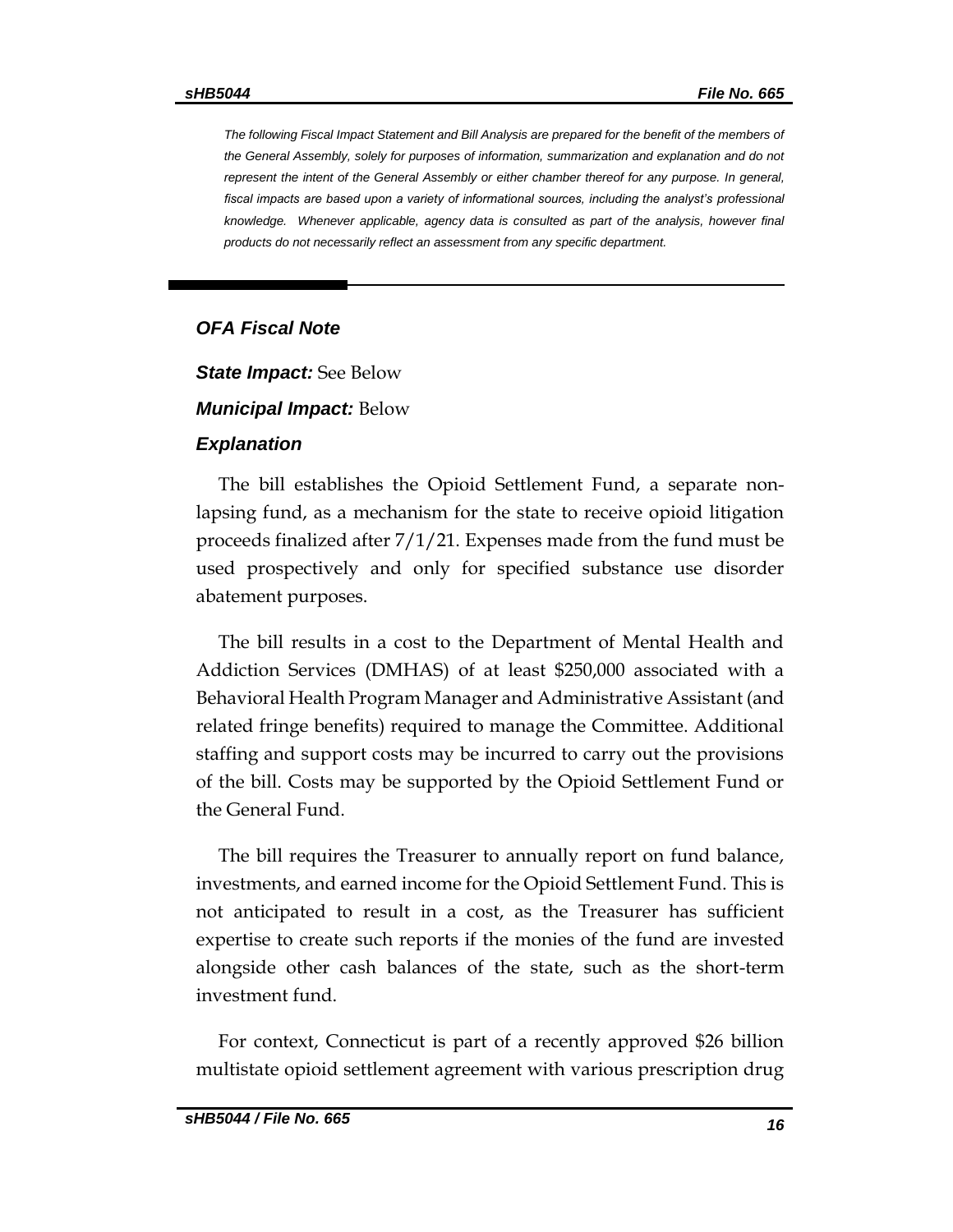manufacturers. Of that amount, the state is expected to receive approximately \$300 million over 18 years; municipalities will receive 15%, or 45 million collectively, of the state's allocation. As such, this is anticipated to result in a significant revenue gain to the state and municipalities associated with settlement revenue.

House "B" strikes the language in the underlying bill and the associated impact and results in the fiscal impact described above.

### *The Out Years*

The annualized ongoing fiscal impact is dependent on opioid litigation settlements and associated proceeds.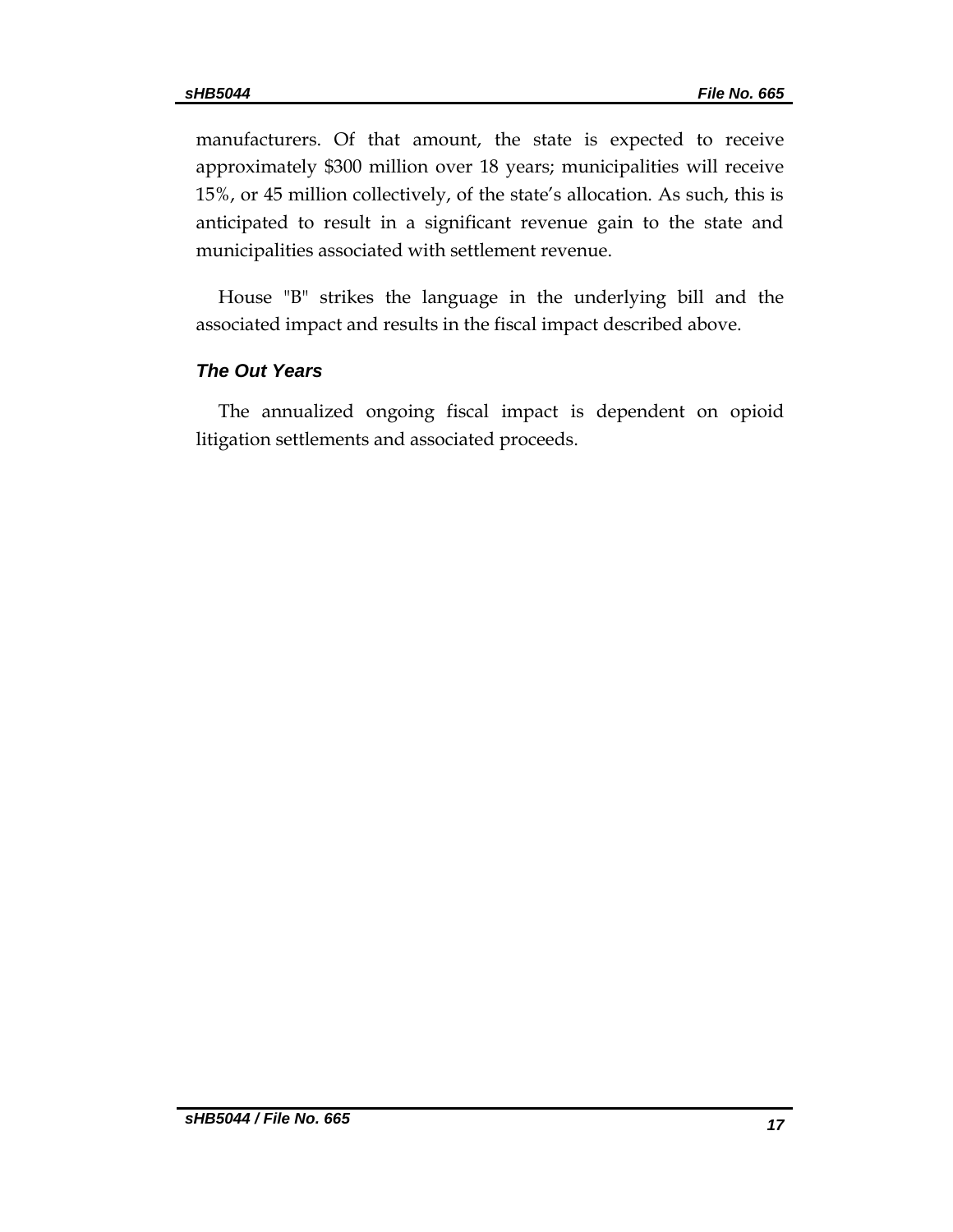### **OLR Bill Analysis**

**sHB 5044 (as amended by House "B")\***

### *AN ACT IMPLEMENTING THE GOVERNOR'S BUDGET RECOMMENDATIONS REGARDING THE USE OF OPIOID LITIGATION PROCEEDS.*

### **SUMMARY**

This bill establishes an Opioid Settlement Fund as a separate nonlapsing fund administered by a 37-member Opioid Settlement Advisory Committee with assistance from the Department of Mental Health and Addition Services (DMHAS).

Under the bill, the fund must contain moneys the state receives from opioid-related judgments, consent decrees, or settlements finalized on or after July 1, 2021 (see BACKGROUND). The moneys must be generally used prospectively and only for specified substance use disorder abatement purposes.

If the DMHAS commissioner and the attorney general certify that a judgment's, consent decree's, or settlement's purpose is inconsistent with the fund's intent, the bill establishes a process for them to deposit the moneys into an alternative account or fund, which includes, among other things, reporting to the Public Health Committee before doing so.

Among other things, the bill:

- 1. generally requires proceeds from any state settlement to be allocated only to municipalities with an agreement to participate in the settlement and adhere its terms;
- 2. requires the DMHAS commissioner to obtain the advisory committee's approval before making or refusing to make fund disbursements;

*sHB5044 / File No. 665 18* 3. prohibits the DMHAS commissioner from making fund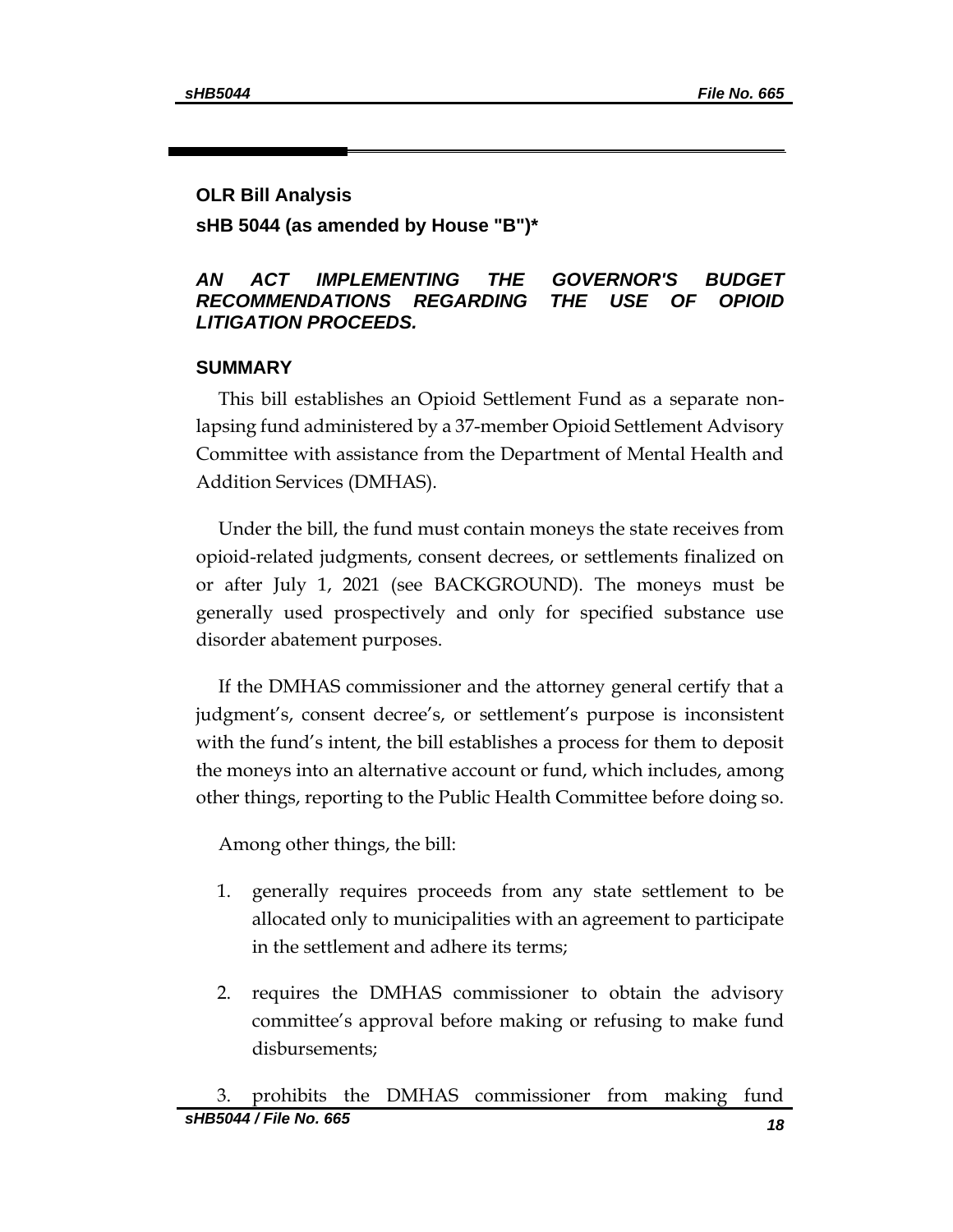disbursements unless the Office of Policy and Management (OPM) secretary verifies that the funds appropriated in that fiscal year's budget for substance use disorder purposes at least equal the total amount appropriated in the prior fiscal year's budget;

- 4. requires the advisory committee to hold quarterly public meetings and specifies that it terminates when all settlement moneys are received and disbursed, unless the state anticipates receiving additional moneys;
- 5. specifies that disbursements do not supplant or replace any other funds that would have otherwise been used for the same purposes (e.g., insurance benefits or governmental funding);
- 6. requires fund recipients, starting by October 1, 2023, to annually file with the advisory committee a report for the prior fiscal year that details the effectiveness of funded programs, services, supports, or resources;
- 7. requires the advisory committee, starting by January 15, 2023, to annually report on the fund to the Appropriations and Public Health committees; and
- 8. authorizes the state to fund a trust to provide direct support and services to opioid epidemic survivors and victims, in accordance with the March 11, 2022, settlement agreement with Purdue Pharma and the Sackler family.

\* House Amendment "B" replaces the original bill (File 124) and adds provisions (1) authorizing the state to fund a trust for opioid epidemic survivors and victims; (2) expanding settlement fund uses to include opioid abatement research and certain state and municipal expenses incurred securing settlement proceeds; (3) adding the Appropriations Committee chairpersons and an additional municipal representative to the Opioid Settlement Advisory Committee membership and removing one DMHAS-appointed member; (4) adding a municipal representative as a co-chairperson of the advisory committee; and (5) specifying that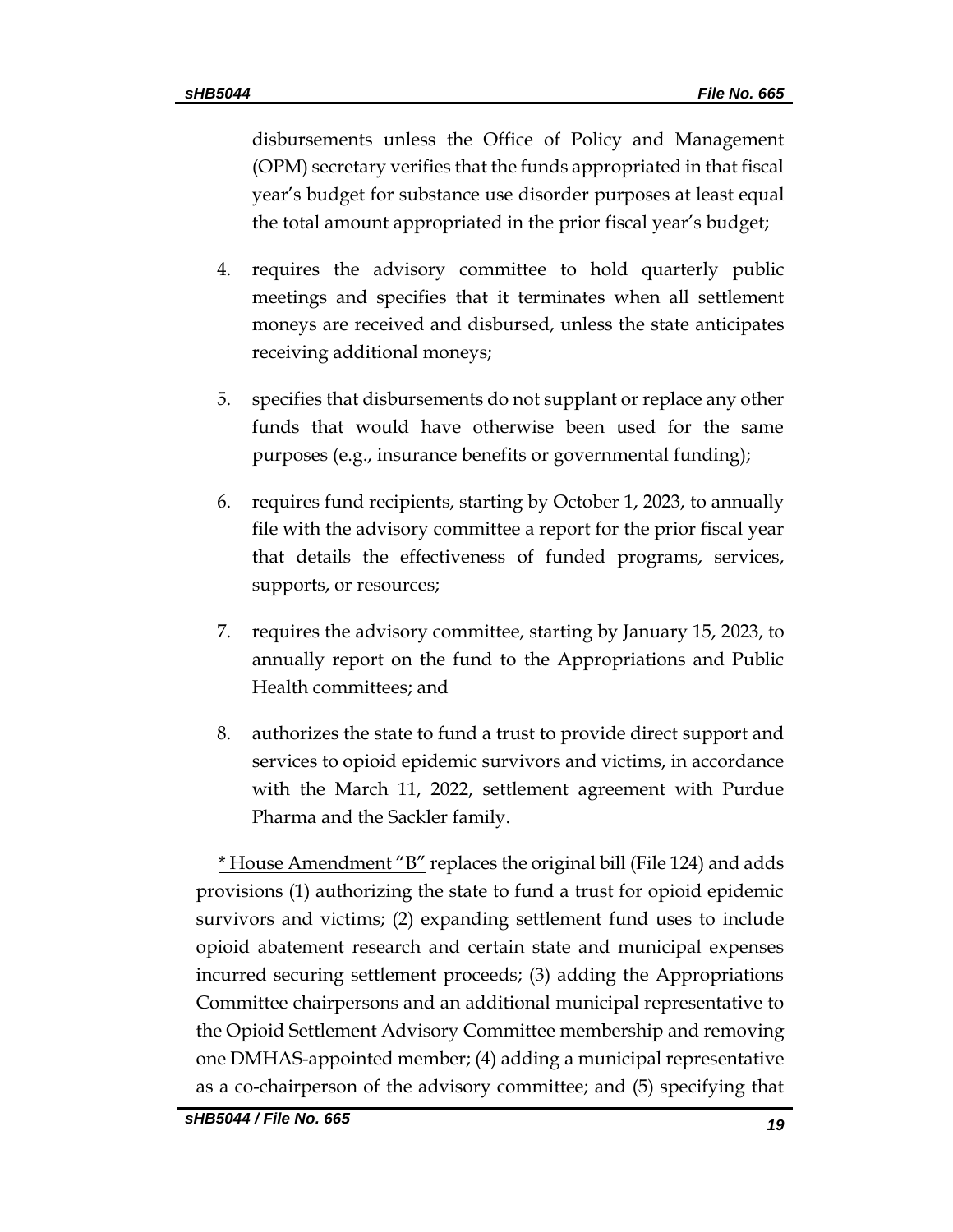DMHAS must hire a full-time advisory committee manager, regardless of the state's dual job ban for General Assembly members.

EFFECTIVE DATE: July 1, 2022

# **§§ 2 & 4 — OPIOID SETTLEMENT FUND**

### *Fund Establishment*

The bill establishes an Opioid Settlement Fund as a separate nonlapsing fund administered by the Opioid Settlement Advisory Committee that the bill also establishes (see below).

Under the bill, the fund must contain certain moneys the state receives that are intended to address opioid use, related disorders, or the impact of the opioid crisis. This includes moneys (1) received from any judgment, consent decree, or settlement paid by any defendant that is finalized on or after July 1, 2021, and (2) related to opioid production, distribution, dispensing, and other opioid-related activities. Moneys remaining in the fund at the end of a fiscal year remain in the fund and do not revert to the General Fund.

However, if the DMHAS commissioner and the attorney general certify that the purpose of a judgment, consent decree, or settlement are inconsistent with the fund's intent, the bill permits them to deposit the moneys into an alternative fund or account if they do the following:

- 1. report the certification in writing to the Opioid Settlement Advisory Committee and include any alternative fund or account they identified and the reasons for depositing the moneys into it and
- 2. jointly report to the Public Health Committee on the intended use of the moneys in the alternative fund or account.

### *Fund Balance and Inventory*

The bill requires the State Treasurer to determine the Opioid Settlement Fund balance annually by July 1.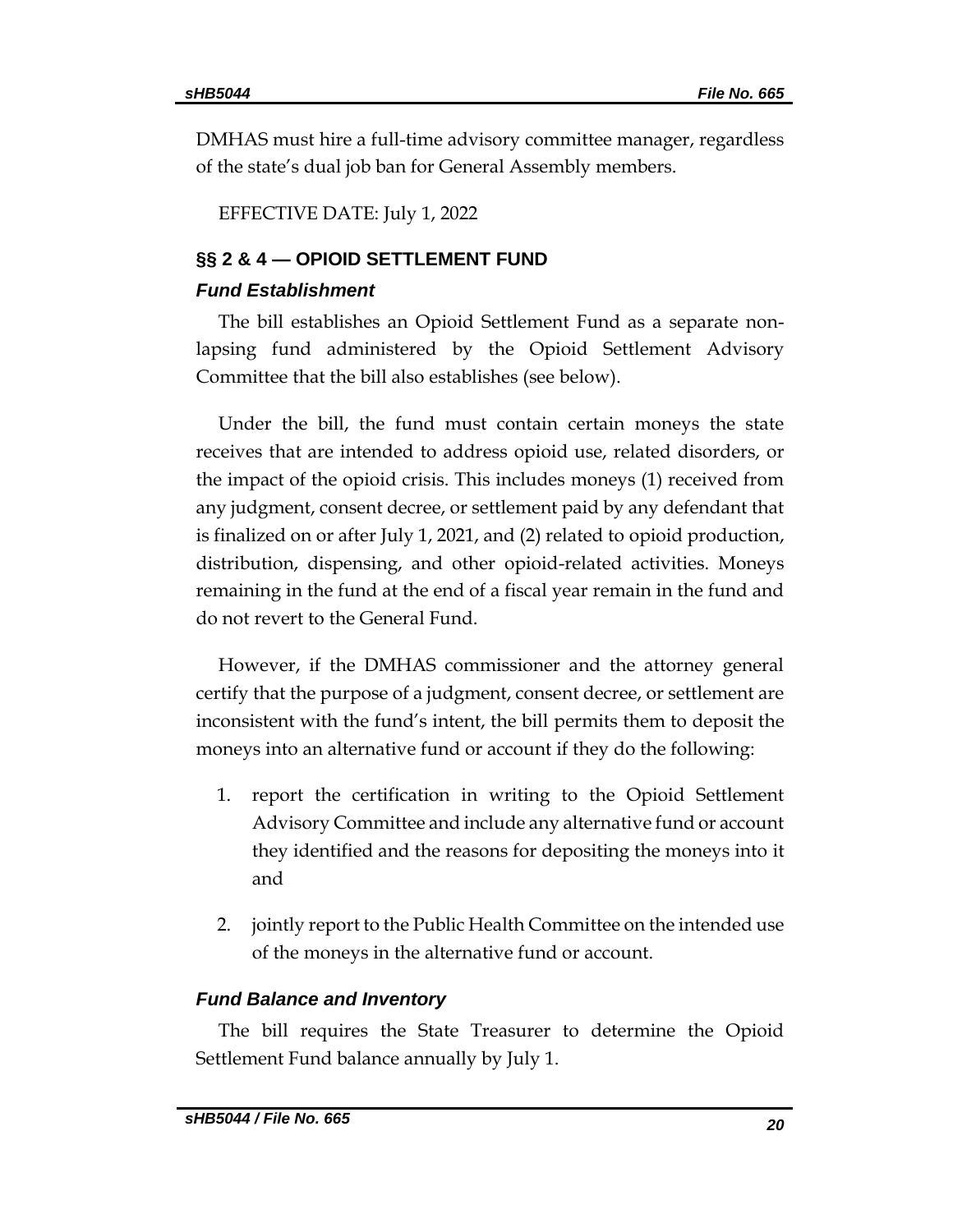Additionally, starting by December 31, 2022, the State Treasurer must annually report to the Opioid Settlement Advisory Committee an inventory of fund investments and the fund's net income as of the most recent fiscal year.

### *Use of Funds*

The bill requires the fund's moneys to be used only in accordance with the controlling judgment, consent decree, or settlement, as confirmed by the attorney general and after the committee's and the OPM secretary's approval. It restricts use of the moneys to the following substance use disorder abatement purposes:

- 1. statewide, regional, or community substance use disorder needs assessments to identify structural gaps and needs to inform fund expenditures;
- 2. infrastructure (e.g., personnel, buildings, equipment) required for evidence-based substance use disorder prevention, treatment, recovery, or harm reduction programs (e.g., syringe service programs and naloxone distribution), services, and supports;
- 3. programs, services, supports, and resources for evidence-based substance use disorder prevention, treatment, recovery, or harm reduction (i.e., an attempted or actual reduction in the adverse consequences of substance use, including by addressing the underlying causes and conditions);
- 4. evidenced-informed substance use disorder prevention, treatment, recovery, or harm reduction pilot programs or demonstration studies that are not evidenced-based, but are approved by the advisory committee as an appropriate use of moneys for a limited time period the advisory committee sets, so long as it assesses whether the evidence supports funding the programs or studies or if the evidence provides a basis to fund them with an expectation of creating an evidence base for them;
- 5. evaluating the effectiveness and outcomes reporting for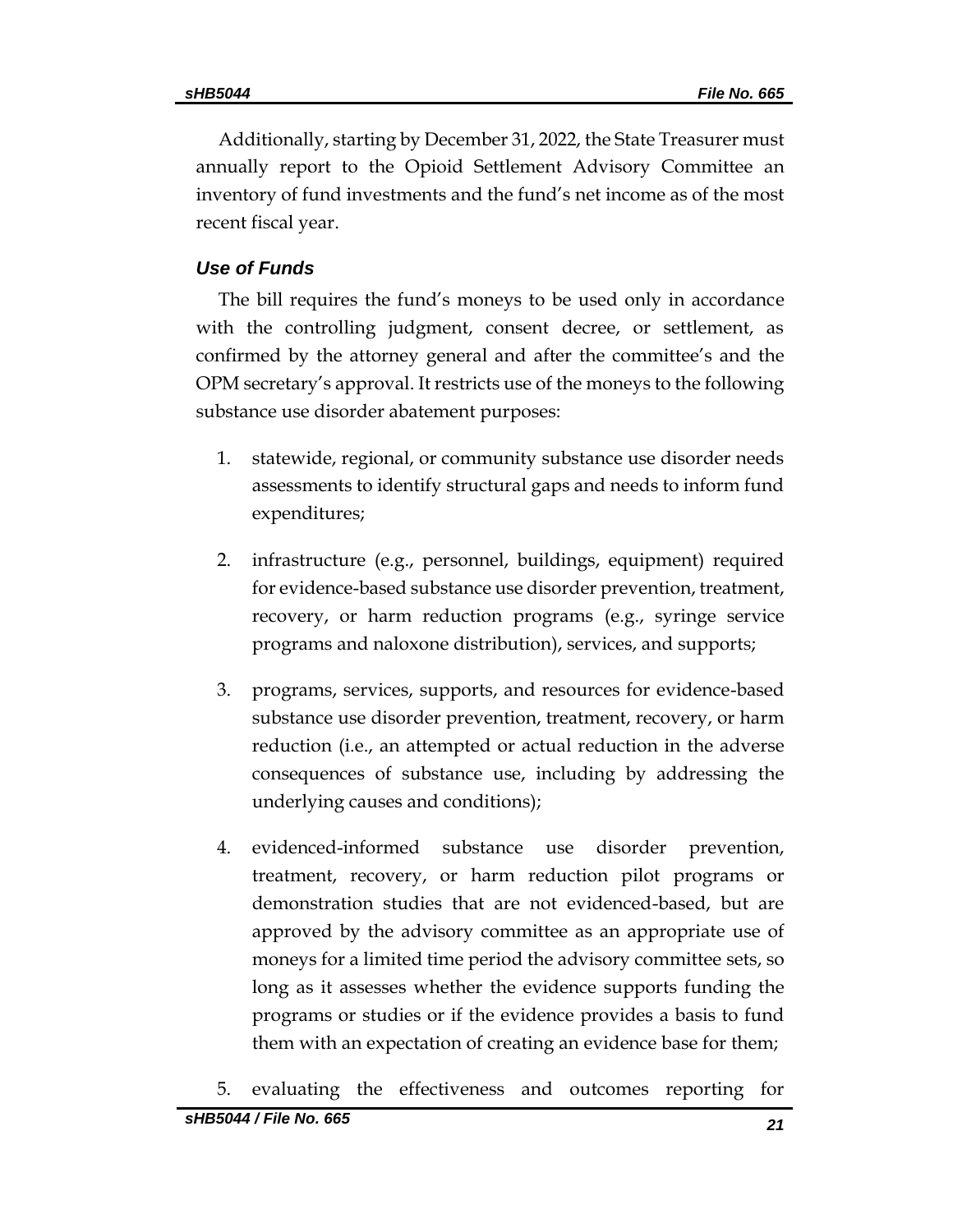substance use disorder abatement infrastructure, programs, services, supports, and resources for which the fund's moneys were disbursed, including the (a) impact on access to harm reduction services or substance use disorder treatment or (b) reduction in drug-related deaths;

- 6. at least one publicly available data interface the DMHAS commissioner manages to aggregate, track, and report (a) substance use disorders, overdoses, and drug-related harms; (b) spending recommendations, plans, and reports; and (c) outcomes of programs, services, supports, and resources for which the fund's moneys were disbursed;
- 7. opioid abatement research, including developing evidence-based treatment, treatment barriers, nonopioid treatment of chronic pain, and harm reduction supply-side enforcement;
- 8. documented expenses (a) to administer and staff the fund and the advisory committee and (b) incurred by the state or municipalities in securing settlement proceeds deposited in the fund (including legal fees), permitted by the controlling judgment, consent decree, or settlement;
- 9. documented expenses to manage, invest, and disburse the fund's moneys; and
- 10. documented expenses, including legal fees, incurred by the state or a municipality in securing settlement proceeds deposited in the fund, to the extent they are not otherwise reimbursed under a fee agreement provided for by the controlling judgment, consent decree, or settlement.

The bill requires the fund's moneys to be used prospectively, and not to reimburse expenditures from before July 1, 2022, unless:

1. a court order requires a refund to the federal government or

*sHB5044 / File No. 665 22* 2. the documented expenses were incurred (a) administering the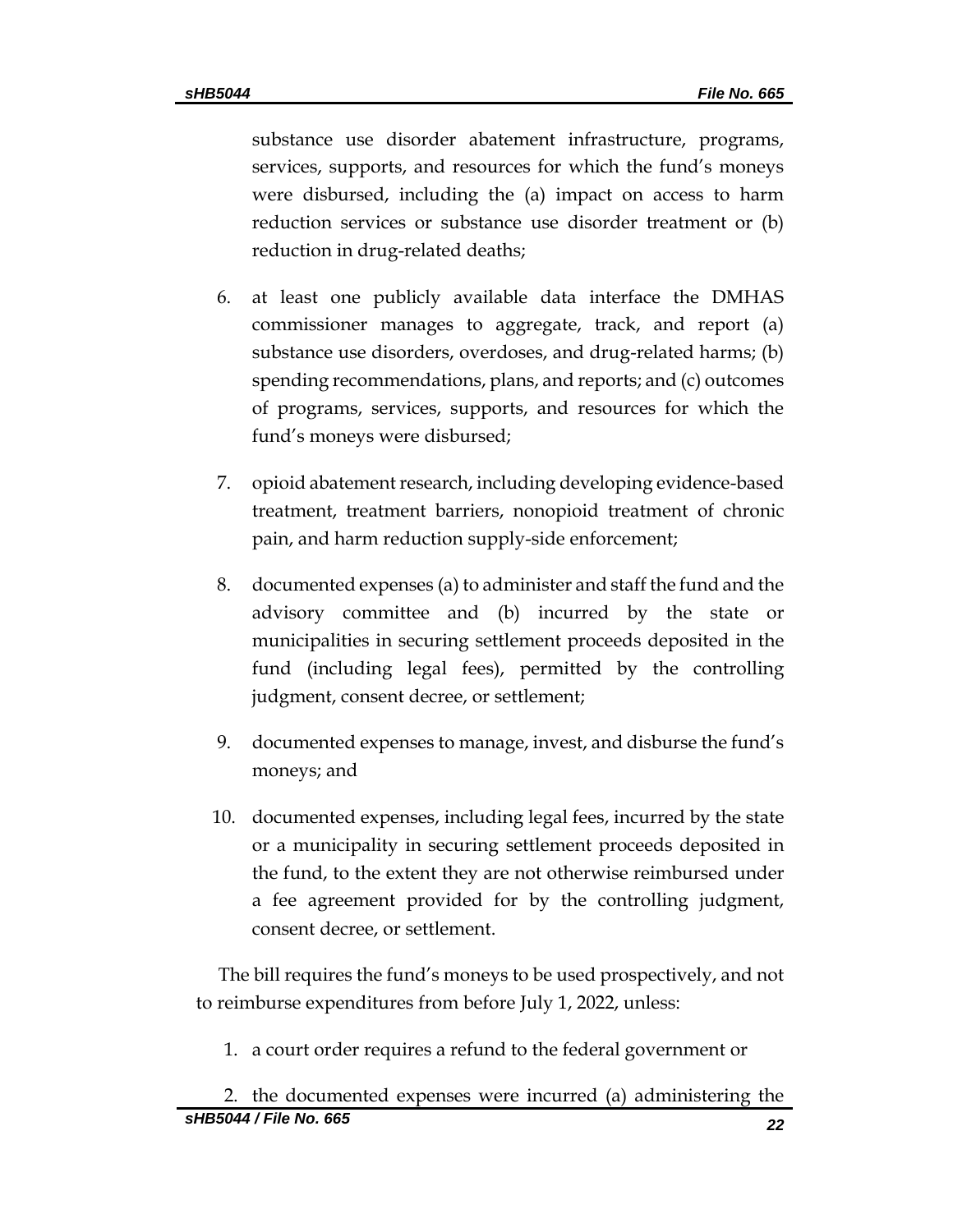fund and advisory committee or (b) securing settlement proceeds deposited in the fund by the state or a municipality.

Under the bill, "evidence-based" means meeting one of the following evidentiary criteria:

- 1. meta-analyses or systematic reviews have found the activity, practice, program, service, support, or strategy to be effective;
- 2. evidence from a scientifically rigorous experimental study, including a randomized controlled trial, shows that the activity, practice, program, service, support, or strategy is effective; and
- 3. multiple observational studies from locations within the U.S. indicate that the activity, practice, program, service, support, or strategy is effective.

## *Eligibility for Fund Disbursements*

The bill requires proceeds from any state settlement of claims against a defendant to be allocated only to municipalities that execute an agreement to participate in the settlement and adhere to the agreement's terms. However, it does not preclude or limit an allocation or disbursement to benefit residents within a municipality that does not execute an agreement or adhere to an agreement's terms.

Under the bill, government and nonprofit nongovernmental entities are eligible to receive fund moneys for programs, services, supports, and resources for prevention, treatment, recovery, and harm reduction.

### *Fund Disbursement Process*

The bill requires the DMHAS commissioner to obtain the Opioid Settlement Advisory Committee's approval before making or refusing to make fund disbursements. The commissioner must adhere to the advisory committee's decisions about fund disbursements, as long as they are permissible expenditures (i.e., qualify as one of the substance use disorder abatement purposes described above).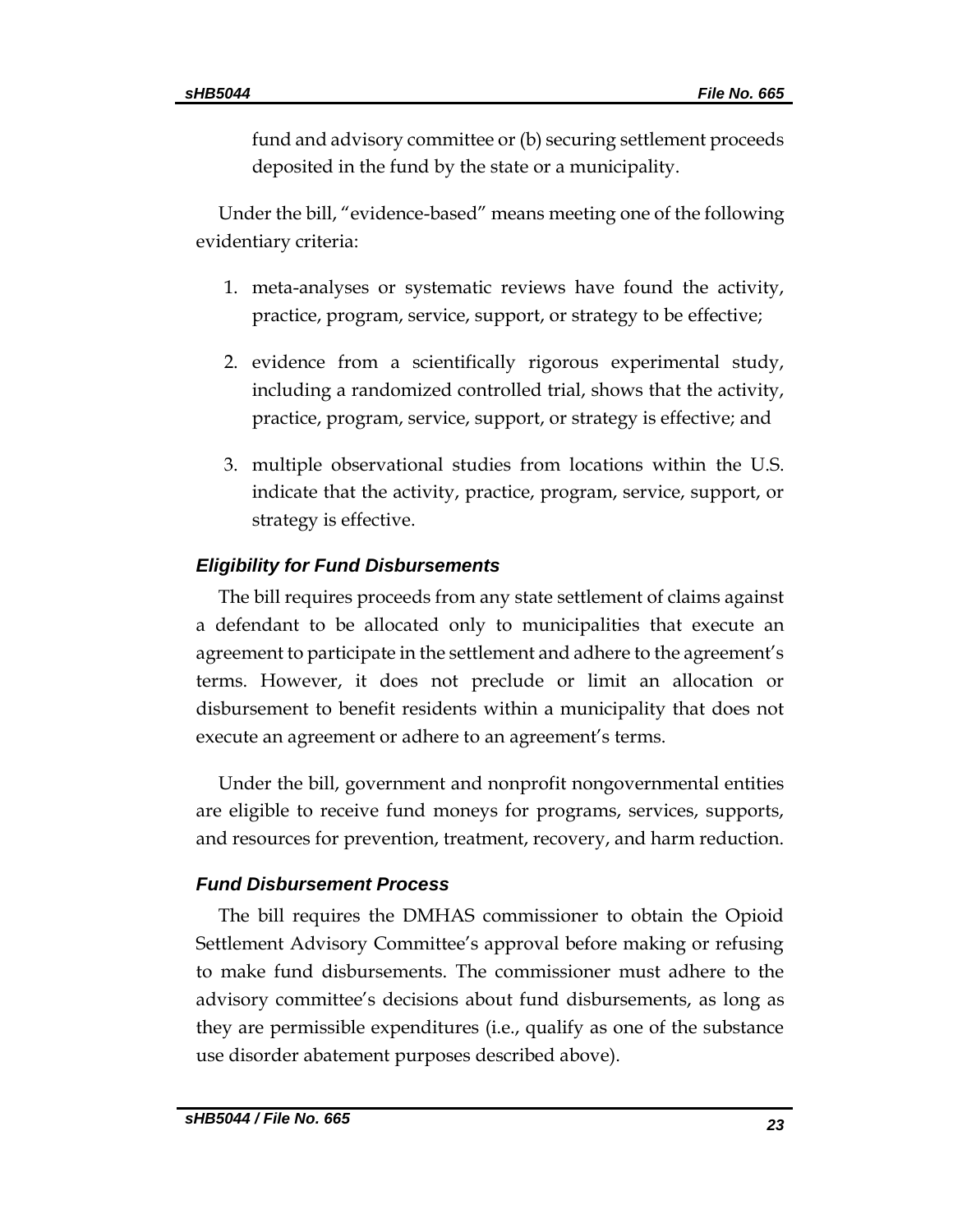The bill specifies that the commissioner's role in distributing the fund's moneys after the advisory committee approves it is administrative and not discretionary.

The bill prohibits the commissioner from making fund disbursements unless the OPM secretary sends the advisory committee a letter verifying that the funds appropriated and allocated in the fiscal year's budget for substance use disorder purposes for prevention, treatment, recovery, and harm reduction, are in an amount that at least meets the total amount of funds appropriated and allocated in the previous fiscal year's budget.

Under the bill, DMHAS must make fund disbursements in a way that is consistent with any limitations a controlling court order sets on using litigation proceeds. If the court order allows expenditures other than or in excess of what the bill authorizes, DMHAS must adhere to the bill's limitations on using the funds. Conversely, if the bill permits expenditures other than or in excess of what the controlling court order authorizes, DMHAS must adhere to the order's limitations.

### *Supplemental Funds*

Under the bill, fund disbursements do not supplant or replace any other funds that would otherwise have been used for the same purposes (e.g., insurance benefits or governmental funding). Instead, they are additional ("supplemental") funds to ensure that the current fiscal year funding exceeds the total of federal, state, and local funds allocated in the previous fiscal year for substance use disorder abatement, infrastructure, program, service, support, or resource.

# **§§ 3 & 5 — OPIOID SETTLEMENT FUND ADVISORY COMMITTEE** *Purpose*

The bill establishes a 37-member Opioid Settlement Advisory Committee to ensure (1) proceeds received by the state are allocated and spent on the substance use disorder abatement purposes described above and (2) robust public involvement, accountability, and transparency in allocating and accounting for the fund's moneys.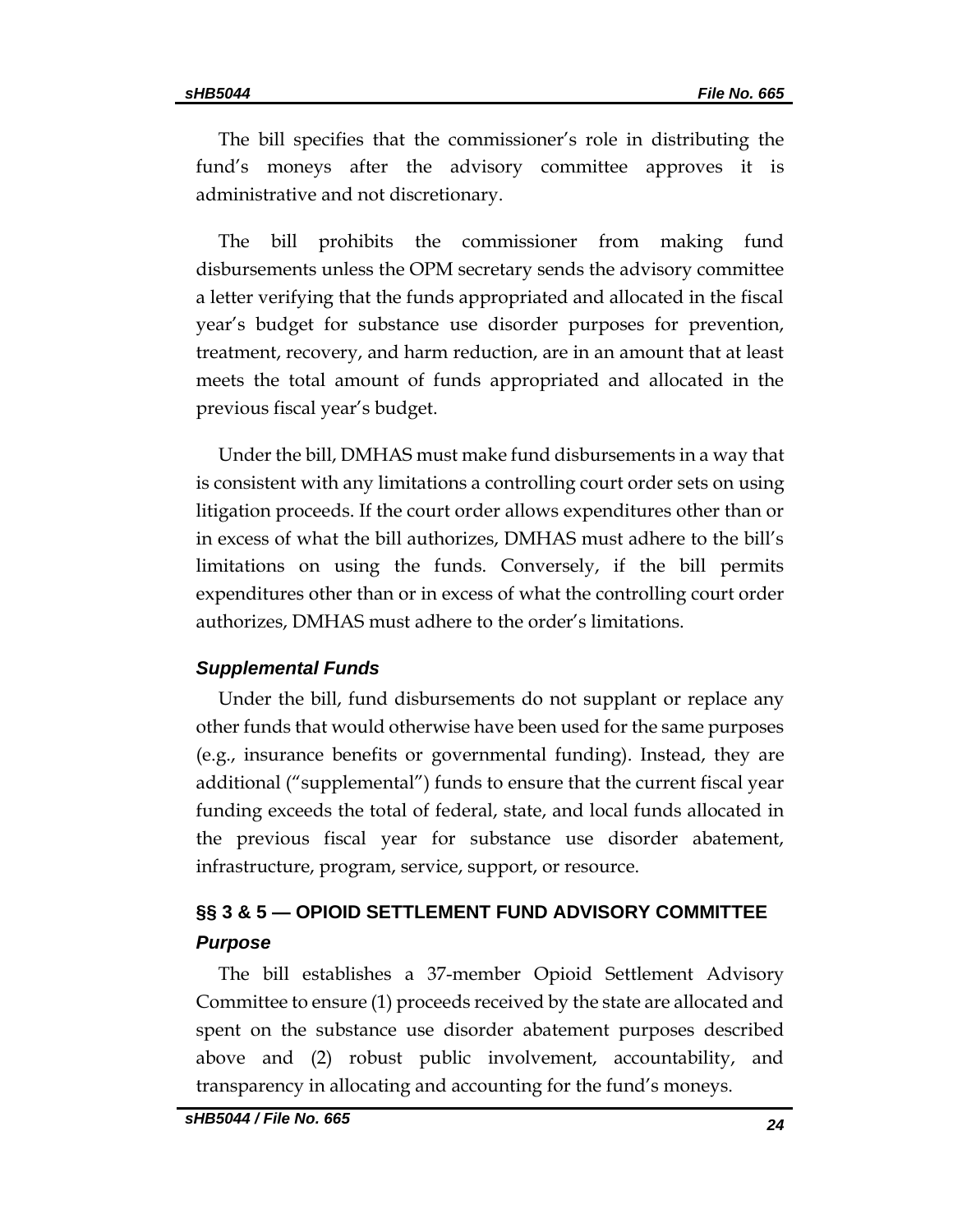## *Membership*

Under the bill, the advisory committee consists of the following 31 government officials:

- 1. the OPM secretary and attorney general, or their designees;
- 2. the commissioners of children and families, mental health and addiction services, and public health, or their designees, who serve as ex-officio members;
- 3. the six top legislative leaders and the Appropriations Committee chairpersons, or their designees, as long as the designees have experience living with a substance use disorder or have a family member with such a disorder;
- 4. 17 municipal representatives, appointed by the governor; and
- 5. the Commission on Racial Equity in Public Health executive director, or a commission representative the executive director designates.

Additionally, the DMHAS commissioner must appoint the following six members:

- 1. one provider each of community-based substance use disorder treatment services for adults and adolescents, who are nonvoting members;
- 2. one licensed addiction medicine health care professional with prescriptive authority (e.g., physician, physician assistant, or advanced practice registered nurse) who is a non-voting member; and
- 3. three individuals with experience living with a substance use disorder or who are family members of individuals with a substance use disorder.

# *Conflicts of Interest*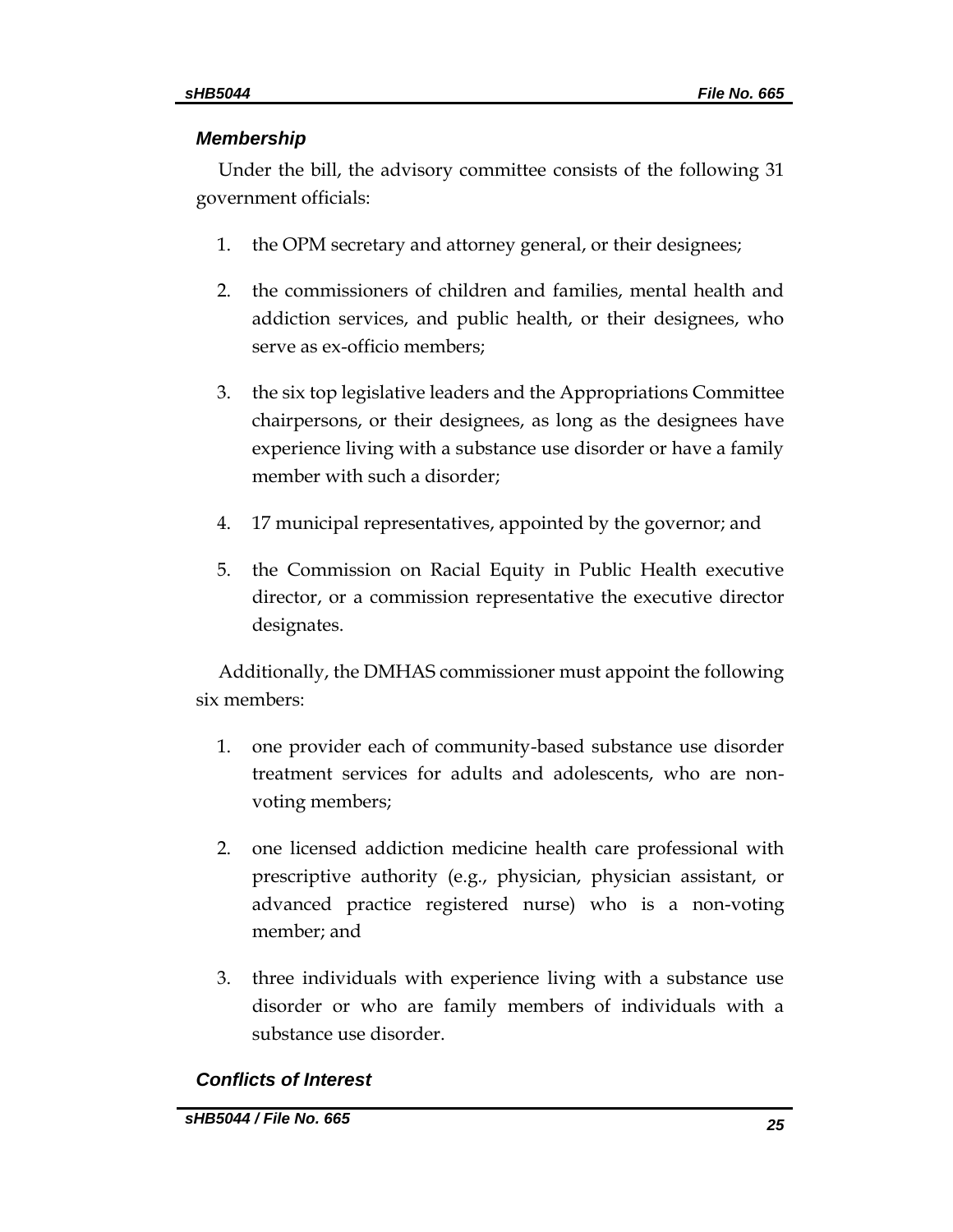Regardless of state law, the bill specifies that is it not a conflict of interest for a trustee, director, officer, or employee of an organization, or any person having a financial interest in the organization to serve as an advisory committee member. But to do so, the individual must (1) disclose his or her position or interest to all other advisory committee members and (2) abstain from any advisory committee deliberation, action, or vote that specifically concerns the organization.

### *Appointments and Leadership*

Under the bill, the committee co-chairpersons are the DMHAS commissioner and a member representing municipalities selected by the House speaker and Senate president pro tempore. The co-chairpersons are nonvoting members.

The bill requires initial committee appointments to be made by October 1, 2022. Committee members, except ex-officio members, serve two-year terms and cannot serve more than two consecutive terms. Members may serve until a successor's appointment, except when a vacancy occurs, in which case the appointing authority must fill the vacancy for the rest of the term.

Under the bill, an appointing authority may remove an advisory committee member for misfeasance, malfeasance, or willful neglect of duty.

### *Meetings*

The bill requires the advisory committee to hold quarterly public meetings, which may be called by the chairperson or a majority of its members. Members may attend meetings (1) in person, (2) remotely by audiovisual means, or (3) by audio-only means if the chairperson approves it.

A majority of the advisory committee's members constitutes a quorum for transacting business. If there is a quorum, all advisory committee actions must be taken by an affirmative vote of the members present and each voting member has one vote.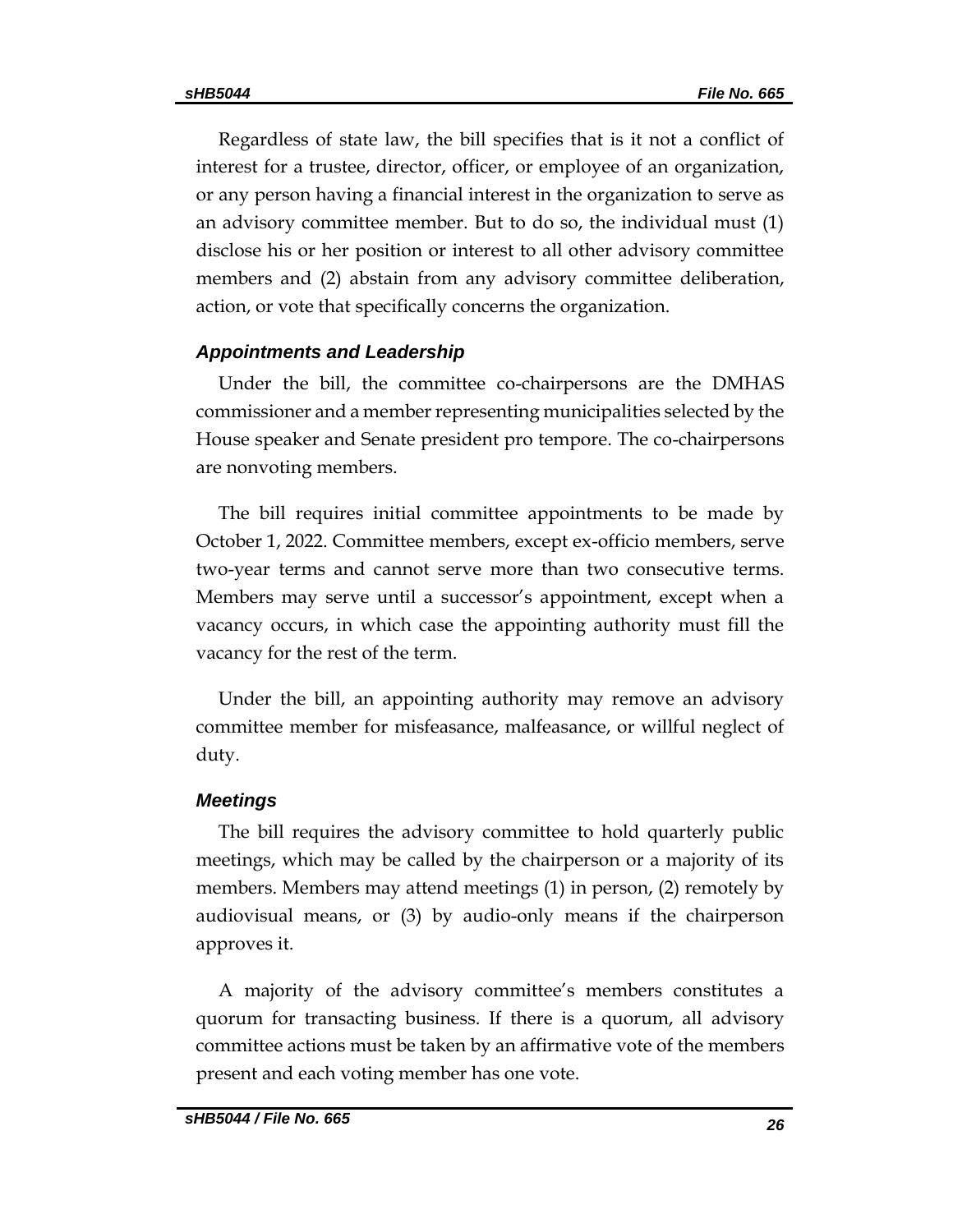Under the bill, the advisory committee ends when all settlement moneys are received and disbursed, unless the attorney general certifies that the state anticipates receiving additional moneys.

### *Duties*

Under the bill, the advisory committee must:

- 1. recommend and approve policies and procedures for its administration and criteria for applying, awarding, and disbursing moneys from the Opioid Settlement Fund and
- 2. approve fund allocations.

Additionally, the advisory committee must recommend and approve goals and objectives, including their rationale, sustainability plans, and performance indicators related to:

- 1. substance use disorder prevention, treatment, recovery, and harm reduction efforts, including methods of engaging people who use harm reduction services in treatment and recovery;
- 2. reducing disparities in accessing prevention, treatment, recovery, and harm reduction programs, services, supports, and resources; and
- 3. improving health outcomes in traditionally underserved populations, including those who live in rural or tribal communities, are members of ethnic minorities, or were incarcerated.

### *DMHAS Responsibilities*

The bill requires DMHAS, regardless of the state's dual job ban for General Assembly members, to employ a full-time advisory committee manager and provide public health research and policy expertise, support staff, facilities, technical assistance, and other resources to:

1. assist the advisory committee manager in planning and supporting the committee's functions, including ensuring that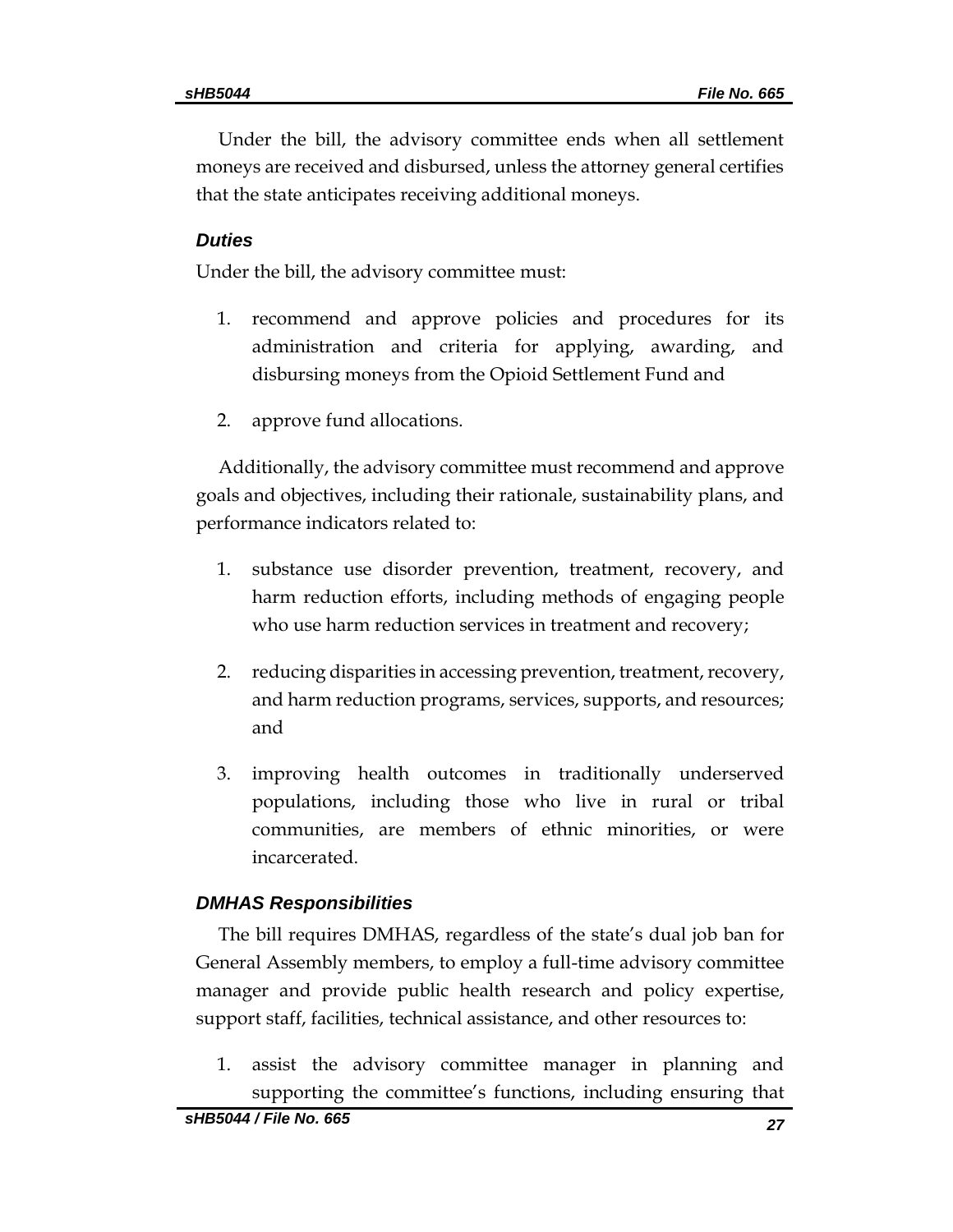the state's opioid-related proceeds are allocated and spent according to the bill's requirements, and

2. ensure robust public involvement, accountability, and transparency in allocating and accounting for the fund's moneys.

Additionally, the bill requires DMHAS to:

- 1. use, where feasible, General Fund appropriations and existing infrastructure, programs, services, supports, and other resources to address substance use disorders, overdoses, and drug-related harms;
- 2. prepare for the advisory committee's review and approval, the department's goals and objectives and their rationale, sustainability plans, and performance indicators related to (a) substance use disorder prevention, treatment, recovery, and harm reduction efforts, including methods of engaging people who use harm reduction services in treatment and recovery, and (b) reducing disparities in accessing prevention, treatment, recovery, and harm reduction programs, services, supports, and resources;
- 3. evaluate applications and make recommendations to the advisory committee for awarding contracts and fund disbursements for expenditures allowed under the bill;
- 4. disburse moneys, after receiving the advisory committee's final approval;
- 5. approve the suspension of fund allocations to recipients the advisory committee or DMHAS commissioner finds (a) are substantially out of compliance with applicable contracts, policies, procedures, rules, regulations, or state or federal law or (b) used their disbursements for purposes other than those approved under the bill (but allocations may be subsequently approved once the committee determines that the recipient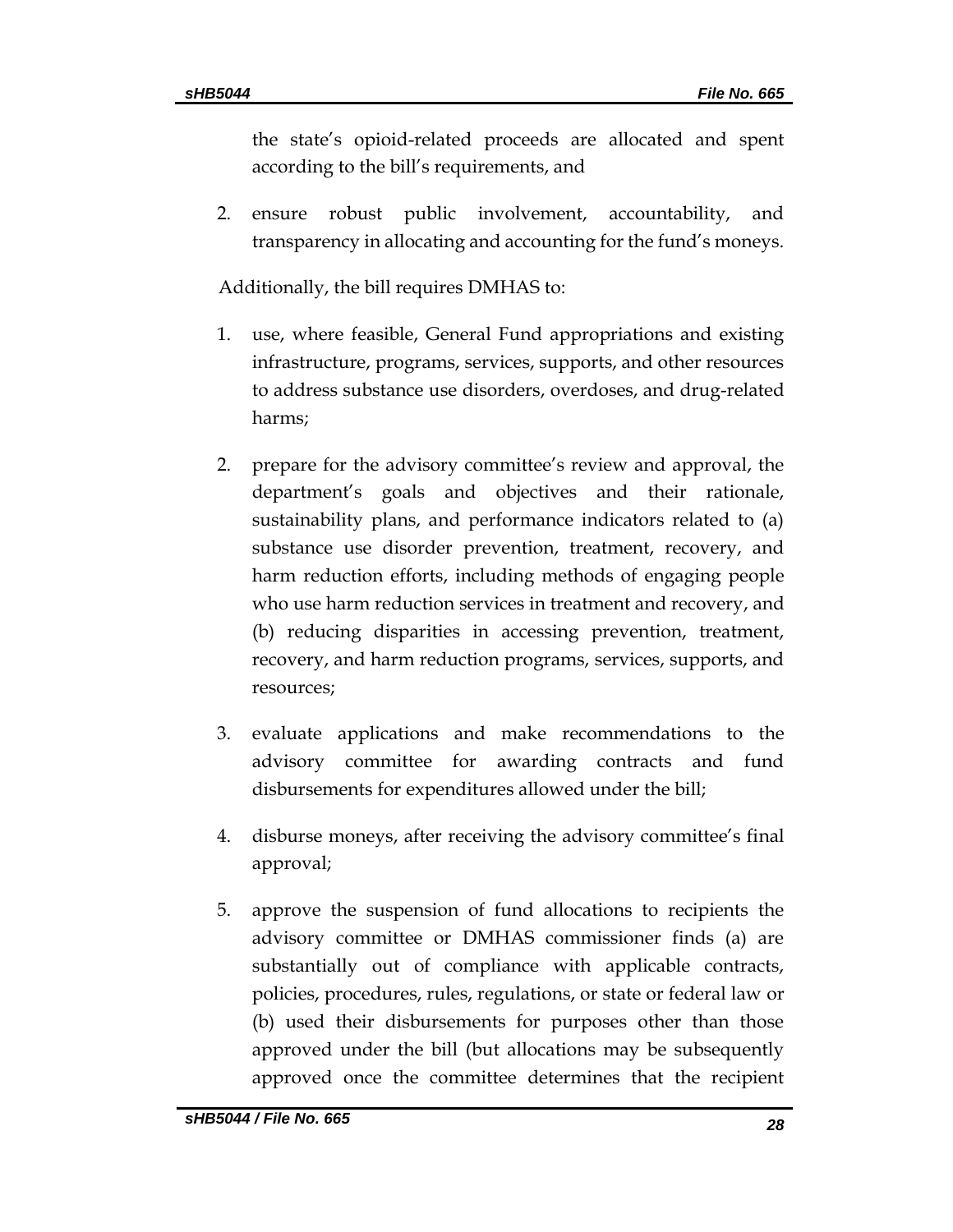adequately remedied the cause of the suspension);

- 6. maintain oversight of the fund's expenditures to ensure they are only used for the purposes specified in the bill, including implementing procedures for evaluating the effectiveness of the infrastructure, programs, services, supports, or resources funded by the disbursements; and
- 7. implement and publish on its website the policies and procedures for (a) administering the advisory committee and (b) applying, awarding, and disbursing moneys from the fund.

# *Website*

The bill requires DMHAS to create and maintain a website where the advisory committee must publish (1) meeting minutes, including records of all votes to approve fund expenditures; (2) recipient agreements and annual reports on fund recipients (see Fund Recipient Annual Report, below); (3) policies and procedures the advisory committee approves; and (4) its annual reports.

# *Annual Report*

The bill requires the advisory committee, starting by January 15, 2023, to annually report to the Appropriations and Public Health committees on the following:

- 1. the fund's opening and closing balance for the most recent fiscal year;
- 2. an accounting of all fund expenditures and credits;
- 3. an inventory of fund investments as of the most recent fiscal year, and the net income the fund earned for the most recent fiscal year, as determined by the State Treasurer;
- 4. the name and description of each fund recipient as well as the award amount;

*sHB5044 / File No. 665 29* 5. a description of each award's intended use, including the (a)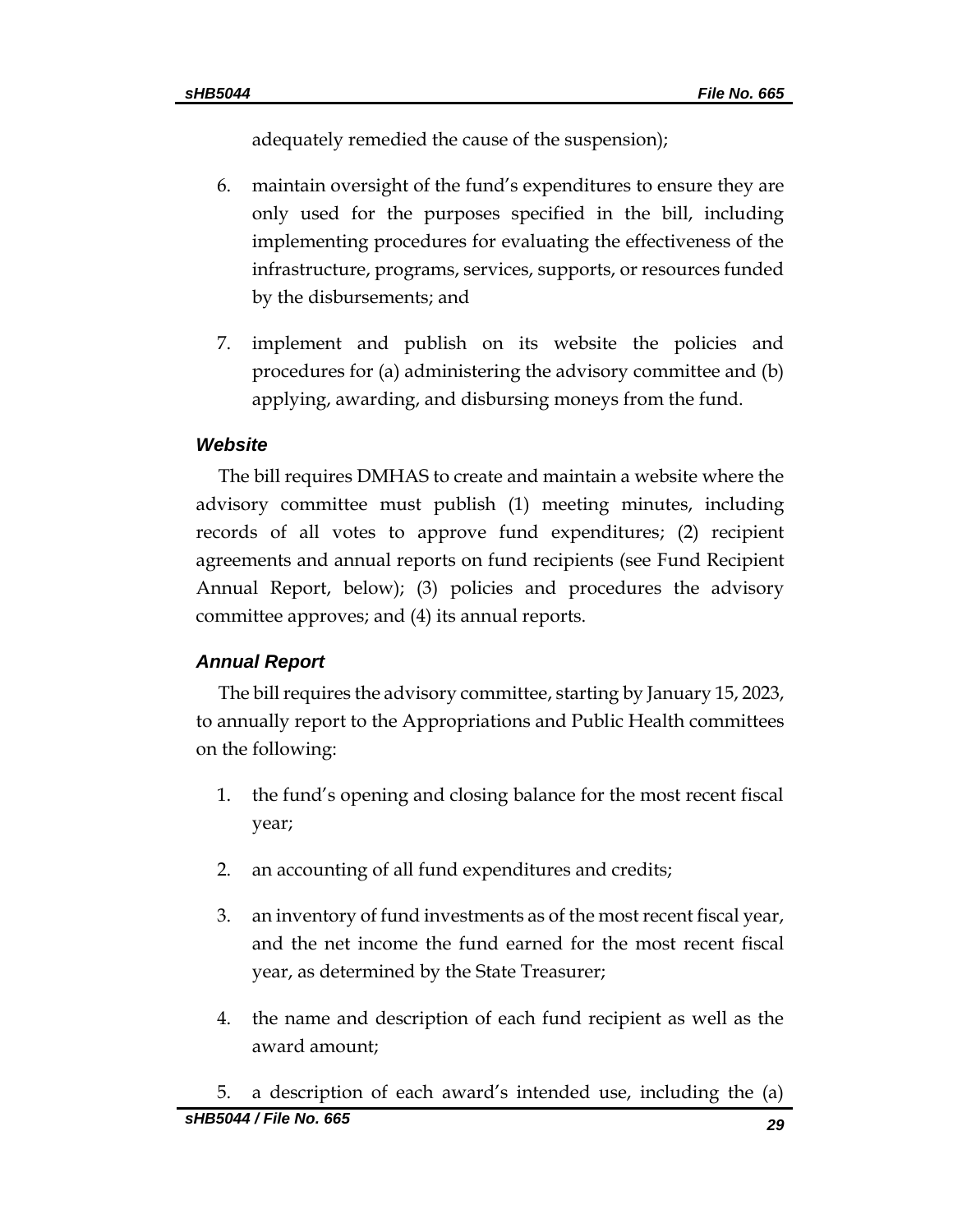specific program, service, or resource funded; (b) population served; and (c) measures the recipient will use to assess the award's impact;

- 6. the primary criteria used to determine each recipient and its award amount;
- 7. a summary of information included in the recipient annual reports (see Fund Recipient Annual Report*,* below);
- 8. all award applications received during the most recent fiscal year;
- 9. a description of any finding or concern about whether all fund disbursements, other than expenses the bill authorizes, supplemented, and did not supplant or replace, any current or future local, state, or federal government funding;
- 10. the performance indicators and progress toward achieving DMHAS's goals and objectives, including metrics on improving outcomes and reducing mortality and other harms related to substance use disorders;
- 11. for the most recent fiscal year, the dollar amount and percentage of the fund balance incurred for (a) the fund's and advisory committee's administrative expenses and staffing and (b) the fund's expenses for managing, investing, and disbursing fund monies; and
- 12. an explanation of any funds certified by the DMHAS commissioner and attorney general as being inconsistent with the bill's intent and the account or fund where the funds were deposited.

The bill also requires the DMHAS commissioner to post the annual report on the department's website.

# **§ 3 — FUND RECIPIENT ANNUAL REPORT**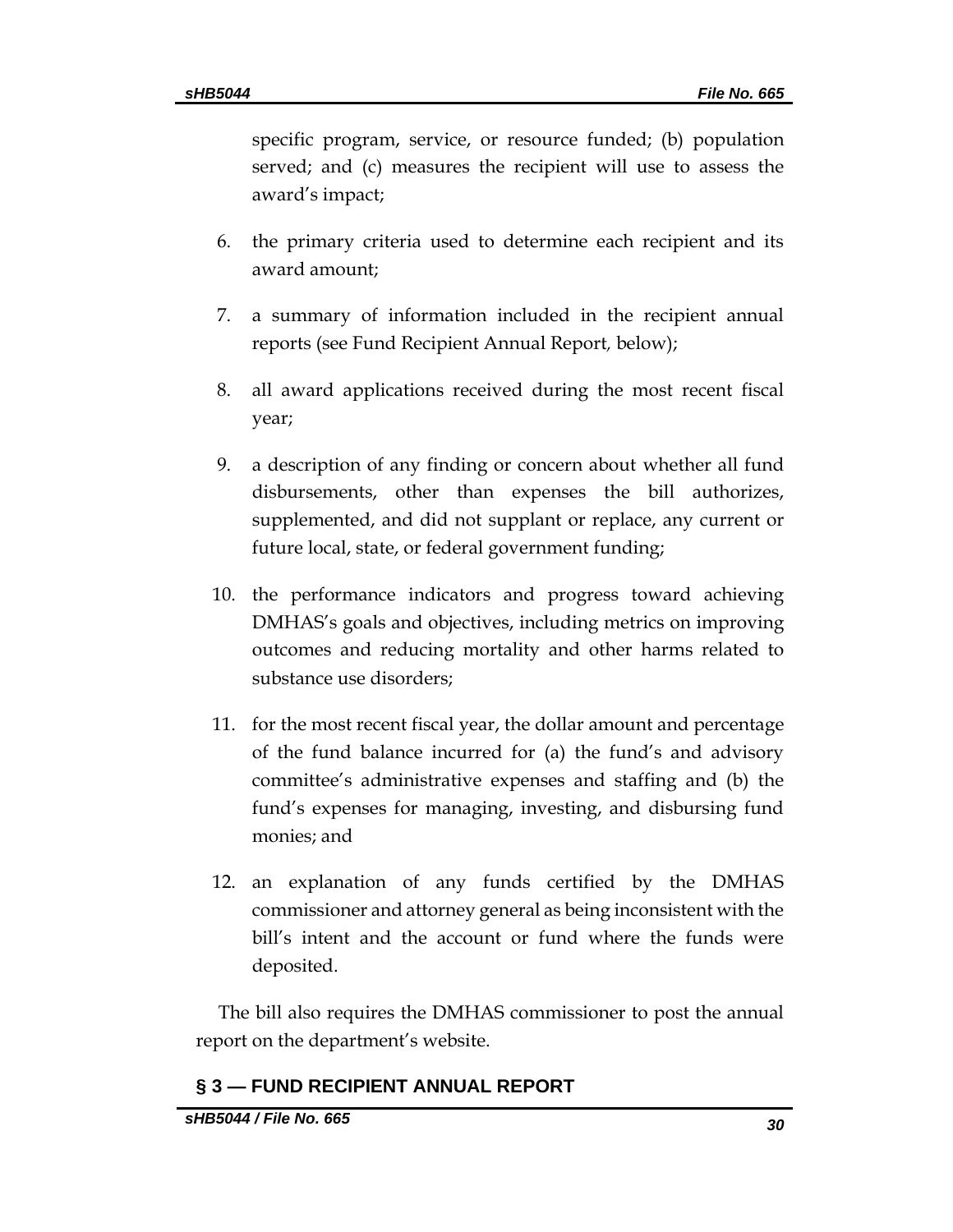The bill requires fund recipients, starting by October 1, 2023, to file with the advisory committee an annual report for the prior fiscal year that details the effectiveness of funded infrastructure, programs, services, supports, or resources, including:

- 1. how the recipient used the funds for their intended purposes;
- 2. de-identified information on the number of individuals served, delineated by race, age, gender, and any other relevant demographic factors;
- 3. a specific analysis of whether the infrastructure, program, service, support, or resources reduced mortality or improved prevention, treatment, harm reduction, or recovery outcomes; and
- 4. a summary of any plan to ensure the sustainability of the funded infrastructure program, service, support, or resources, if the plan exists.

# **§ 6 — TRUST FOR SURVIVORS AND VICTIMS**

The bill provides that its provisions do not preclude the state from funding a trust to provide direct support and services to survivors and victims of the opioid epidemic, and their family members who have been directly impacted by the epidemic, in accordance with the March 11, 2022, settlement agreement with Purdue Pharma and the Sackler family (see BACKGROUND).

### **BACKGROUND**

### *Opioid Settlement Agreement*

Connecticut is part of a recently approved \$26 billion multistate opioid settlement agreement with the following prescription drug manufacturers: AmerisourceBergen, Cardinal, McKesson, and Johnson & Johnson. All states and U.S. territories have signed on to the agreement and in Connecticut, all municipalities have joined.

The state is expected to receive approximately \$300 million over 18